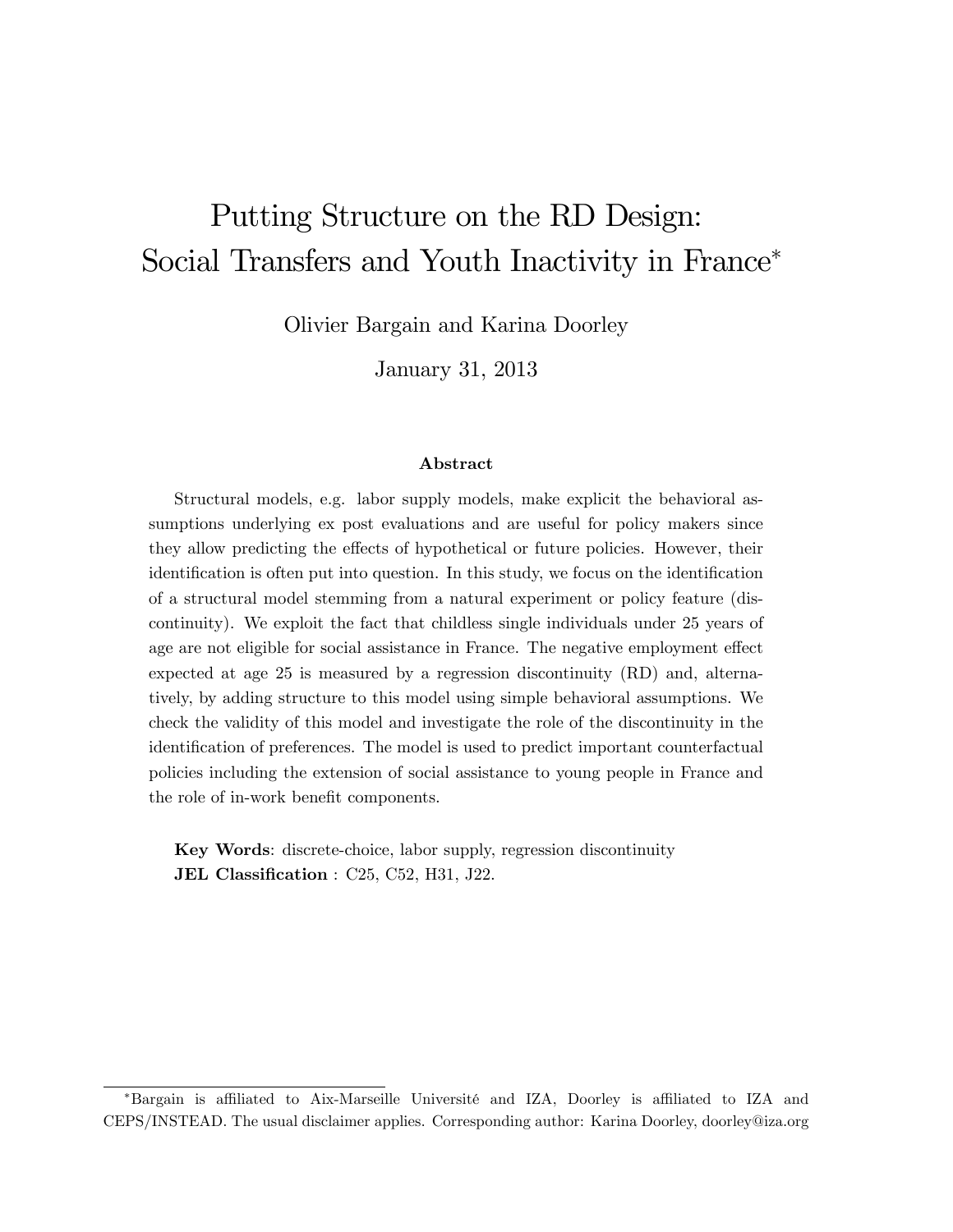### 1 Introduction

The economic literature rarely reconciles the approach based on randomized or natural experiments for (ex post) policy evaluation with that relying on structural, behavioral models (ex ante evaluation). Causal inference of actual policy effects preferably relies on the former approach. Indeed, structural models are suspected to rely on weak identification strategies. These models are nonetheless useful for at least two reasons. First, experiments and natural experiments are themselves designed and interpreted according to implicit behavioral assumptions, which are in fact made explicit in structural models and can be tested. Second, structural models allow ex ante analysis of future or hypothetical policies and, hence, are extremely useful for policy recommendations.

One of the most prominent examples is the case of tax and benefit policies, and how they affect labor supply choices. In recent years, a very large number of policy studies have relied on cross-sectional data and structural models to analyze existing fiscal and social policies, to compare them to optimal designs or to help policy making of future redistributive systems (see Blundell and MaCurdy, 1999; Bargain et al., 2013). Despite the popularity of these models for policy analysis, the validity of their predictions to policy changes is not guaranteed. Maybe the main identification issue concerns the endogeneity of wages and preferences. That is, omitted variables (being a "hard working" person) could positively affect gross wage rates and consumption-leisure preferences simultaneously. In the older generation of labor supply models (Hausman, 1981), identification is provided by exclusion restrictions and hinges on the validity of instruments. More recently, discrete choice models are used to account for the effect of the complete taxbenefit system on individual budget constraints. Cross-sectional identification thus relies on exogenous variation in tax-benefit rules across regions (for instance, across US states in Hoynes, 1996) or simply on the nonlinearities and discontinuities in tax-benefit rules together with variation in demographic characteristics of the sample.<sup>1</sup> With panel data or repeated cross-sections, truly exogenous variation can be obtained from changes in net wages over time due to tax-benefit reforms (Blundell et al., 1998), bringing structural modeling closer to natural experiments.<sup>2</sup>

 $1$ That is, two persons with the same gross wage but different family composition may face different effective tax schedules. This type of identification is parametric since demographics and non labor income themselves affect labor supply. It must rely on some implicit assumption of preference stability across demographic groups, and tax-benefit functions must be assumed to be sufficiently nonlinear to provide credible identification. Interestingly, the discontinuity under investigation in the present study plays a similar role. Yet the effect we identify is local, i.e. around age 25, and we require only that people just under 25 are, other things being equal, identical to people just above 25.

<sup>&</sup>lt;sup>2</sup>Similar identification strategies relying on tax reforms over time are used in the more reduced-form approach consisting in the estimation of the elasticity of taxable income (see Saez et al., 2012, for an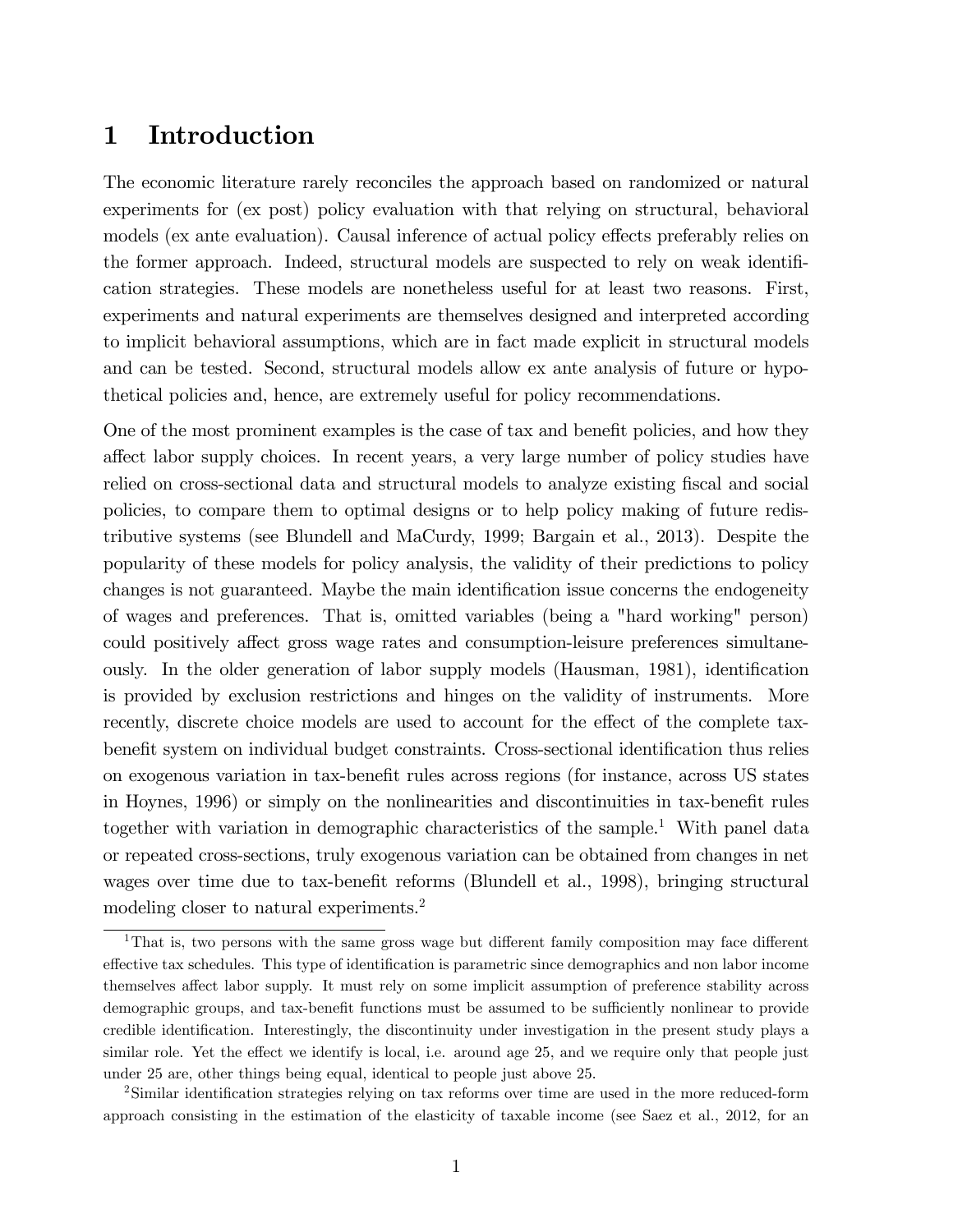In this study, we combine the two approaches in a static framework, focusing on the labor supply effect of tax-benefit policies. Precisely, we compare an estimation drawn from a regression discontinuity (RD) design to the prediction of a structural model obtained on the same French data. We exploit the fact that childless single individuals under 25 years of age are not eligible for the main social assistance program in France (the Revenue Minimum d'Insertion, RMI). First, we draw from former results that the negative employment effect expected at age 25 is around  $7\%$  for the group of uneducated childless singles as measured by RD (Bargain and Doorley, 2011). Then, we add structure to the RD model using simple behavioral assumptions, i.e. optimizing agents making labor supply decisions based on disposable income in a static framework. We check the external validity of this structural model. By focusing on a specific group of the population, i.e. childless singles, we rule out most of the usual sources of identification stemming, as explained above, from the nonlinearity of tax-benefit systems combined with variation in demographic composition. We focus on the same identification source as in the RD design, i.e. the age discontinuity in benefit rules. In this way we can isolate the role of truly exogenous variation in the identification of labor supply models and the characterization of underlying preferences. The behavioral model allows us to predict important counterfactual policies, notably the extension of social assistance to young people in France or the introduction of an in-work benefit component that would also concern the youth. These types of policy reforms are at the core of the political debate in France (Cahuc et al., 2008). Indeed, youth unemployment is very high in this country and is suspected to have dramatic consequences, including very high poverty rates among the young and possibly some effect on crime (Fougère et al., 2009). While the RD design can provide estimates of the RMI effect only around the discontinuity, structural modeling is being used to predict whether extending social assistance to the youth may actually aggravate youth inactivity.

The paper is structured as follows. Section 2 provides a brief review of the structural and reduced form approches to estimate labor supply in the presence of taxation. Section 3 presents the data used and section 4 explains the empirical strategy in detail. Section 5 reports and analyzes the results while section 6 concludes.

overview).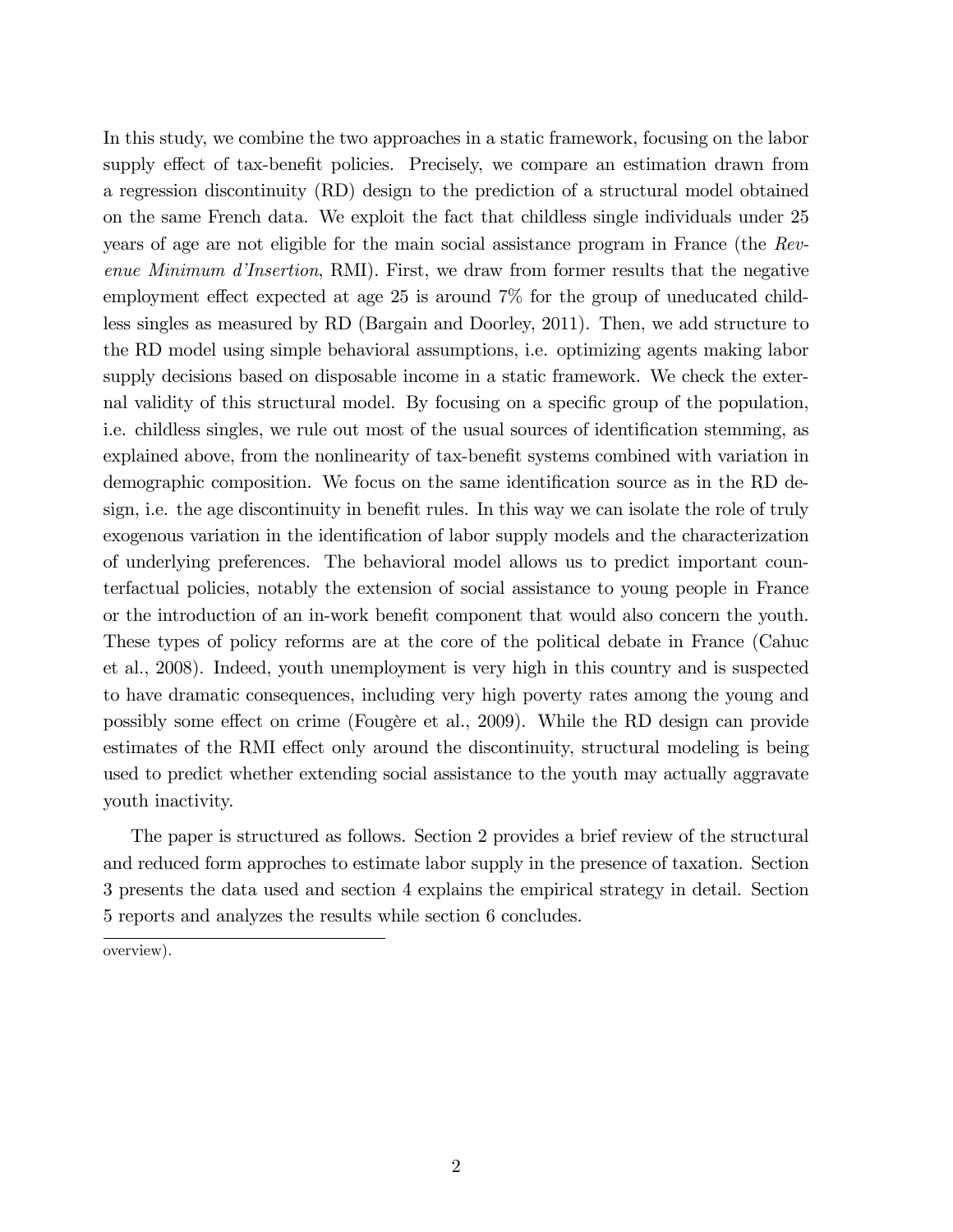### 2 Comparing Methods: an Overview

#### 2.1 Structural Models and Natural Experiments

Many discrete choice labor supply models, which account for the full tax and benefit system affecting household budget constraints, have been used in the literature (see for instance Aaberge et al., 1995, van Soest, 1995, Hoynes, 1996 or Blundell et al., 2000, Heim and Meyer, 2003). The discrete choice approach solves several problems encountered with the Hausman method, which explains its relative success over the years. First, discrete choice models require the explicit parameterization of consumption-leisure preferences as they assume that labor supply decisions can be reduced to choosing among a discrete set of possibilities (e.g., inactivity, part-time and full-time). Thus, there is no need to restrict preferences and, in particular, to impose their convexity. Second, consumption (disposable income) needs to be assessed only at certain points of the budget curve so that complex tax-benefit systems, that generate nonlinear and possibly discontinuous budget constraints and nonconvex budget sets, can easily be dealt with. Accounting for tax-benefit rules in a comprehensive way is important since most of the identification in these models relies on such nonlinearities, as discussed in the introduction. Third, discrete-choice models directly account for both participation and working-time decisions (non-participation is just one of the discrete options). This is important, as most labor supply adjustments occur along this margin (Heckman, 1993). In the present paper, we actually focus on the participation margin, as in Laroque and Salanié (2002), which is the essential margin affected by the discontinuity under study.

In parallel, and relatively independently from this, there is a strong history of using natural experiments to quantify labor supply. Notably, natural experiments that exploit important US/UK tax-benefit reforms have been extensively used to identify behavioral parameters. For example, Eissa and Liebman (1996) use a difference-and-difference approach to identify the impact of the US Earned Income Tax Credit (EITC) reform on the labor supply of single mothers. They find compelling evidence that single mothers joined the labor market in response to this incentive. Using a RD design and a differencein-difference approach, Lemieux and Milligan (2008) exploit the fact that prior to 1989, in Quebec, unattached persons younger than 30 years old received substantially less in welfare payments than similar individuals 30 years of age or older. They find that more generous transfers reduce employment. Much less evidence is available for continental Europe and, in particular, for France. Due to the lack of major tax-benefit reforms in this country, most of the evidence comes from estimates of structural models.<sup>3</sup> An exception

 $3$ These studies make use of the Hausman model with convexified budget sets (Blundell and Laisney, 1988; Bourguignon and Magnac, 1991) or discrete choice modeling (Laroque and Salanié, 2002; Choné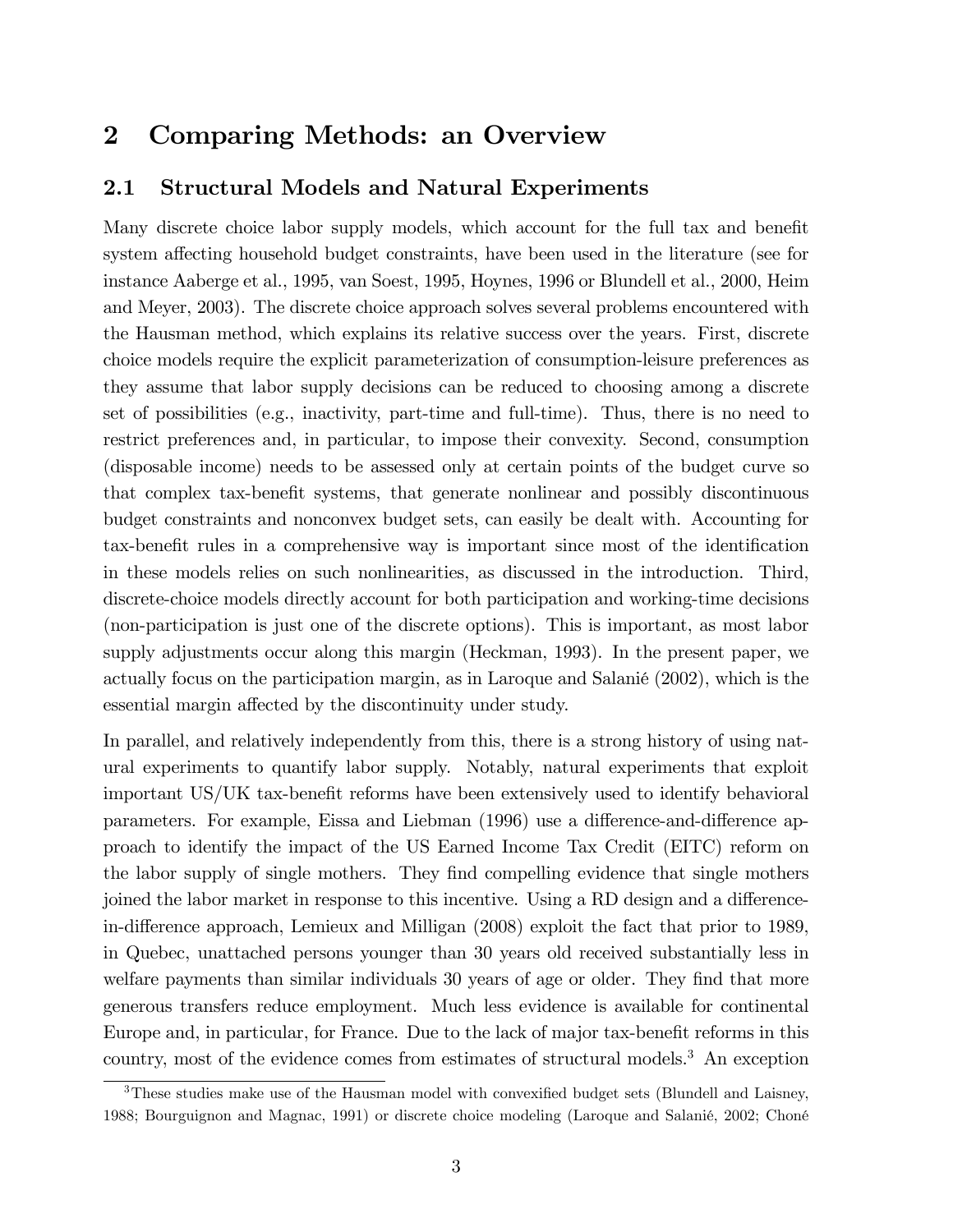is the study of Wasmer and Chemin (2012), who exploit the fact that the Alsace region in France already had a system of social assistance before the RMI was introduced all over the country. Another exception is the use of a policy feature as in Lemieux and Milligan (2008) in the French context. Extensively analyzed in Bargain and Doorley (2011) for the year 1999, it pertains to the fact that childless single individuals under 25 years of age were not eligible for the RMI. Under 25 and when out of work, this group could only avail of housing benefits. Out-of-work payment would then increase by  $160\%$  as they turned 25 years old and became eligible for the RMI (1999 figures). Interestingly, this policy feature addresses the question of a group which is rarely studied in the literature. Childless singles are seldom concerned by welfare reforms in the US or the UK (notably, changes in the EITC or the WFTC most often concerned households or single individuals with children). It is however important to infer policy responses for this group. Indeed, youth unemployment is a recurrent problem in many OECD countries and in France in particular. It is therefore crucial to evaluate the potential increase in inactivity that may follow an extension of social transfer to the under 25, as motivated in the introduction.

### 2.2 The Limited Literature Comparing Methods

Using methodologies such as RD in the case of natural experiments is, unsurprisingly, popular in the labor supply literature as this strategy provides assignment to treatment that is 'as good as random' in the neighborhood of the discontinuity (Lee and Lemieux, 2010). Additionally, studying specific policy discontinuities, such as the age discontinuity in the RMI, provides a more clear-cut assessment than natural experiments based on policy changes over time, which must control for simultaneous changes in the economic environment (Hahn et al., 2001). Lemieux and Milligan (2008) actually find that commonly used difference-in-differences estimators may perform poorly with inappropriately chosen control groups, notably groups not placed in the same labor market as the treated. RD analyses provide an advantageous alternative when available, although they must verify if other policies can possibly generate similar discontinuities.

A systematical comparison of natural experiments and structural modeling is not evident in the literature. A few studies, nonetheless, compare specific tax-benefit policy events using both natural experiment methodologies and structural modeling. Some studies report relatively encouraging results concerning the out-of-sample predictions of policy changes

et al., 2004; Gurgand and Margolis, 2008). Only a few papers have used tax-benefit changes to evaluate the responsiveness of the labor force (a small tax credit in Stancanelli, 2008, time change in income tax schedule in Carbonnier, 2008, rules allowing to cumulate welfare payment for lone mothers and earnings in González, 2008, and age condition on children for a replacement income targeted at low-income mothers who opt for full-time childcare, in Piketty, 1998).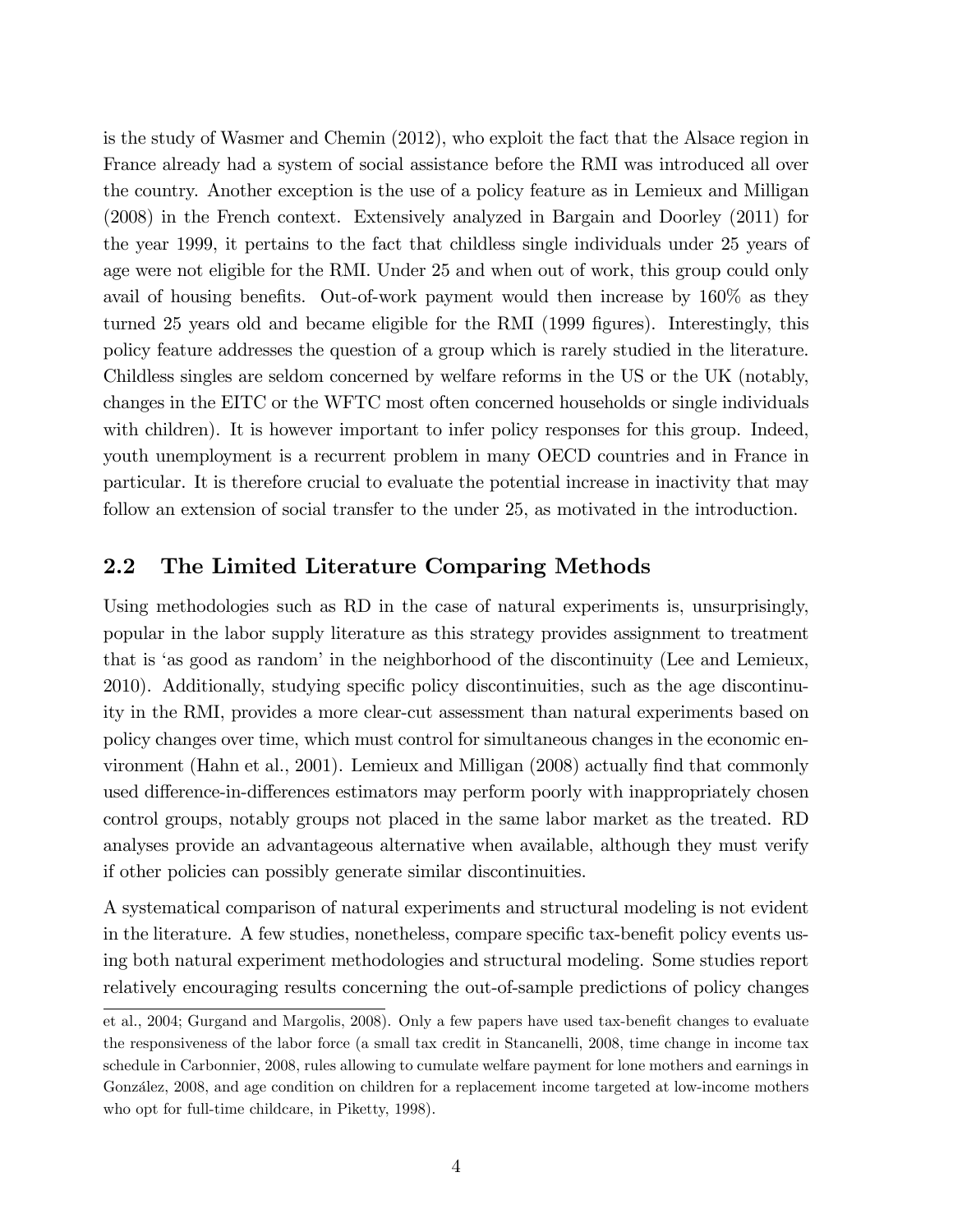using a structural model compared to difference-in-difference estimates. For the UK, Blundell (2006) focuses on the effects of the Earned Income Tax Credit on lone mothers working decisions. Pronzato  $(2008)$  compares the effect of the 1998 Norwegian welfare reform on lone mothers' earnings. Cai et al  $(2007)$  analyse the work incentive effects of a change in the Australian tax and transfer system on lone parents (predictions from behavioral microsimulation are compared to evaluation based on matching). Geyer et al. (2012) estimate an intertemporal structural model of labor supply for mothers with young children and compare predictions to a parental leave reform with an ex post evaluation. Thoresen et al.  $(2011)$  assess the effects of the substantial reductions of marginal tax rates according to the Norwegian tax reform of 2006. Closer to our own contribution, Hansen and Liu (2011) exploit the policy features analyzed in the aforementioned RD design of Lemieux and Milligan (2008). They first estimate a discrete choice labor supply model on a sub-sample of the 1986 Census (i.e. 3 years before the end of the age discontinuity) and use the estimated preference parameters to predict employment and welfare participation in the case where the discontinuity is abolished. They then compare the estimated impacts on these outcomes with those obtained using the RD approach. All these studies find close correspondence between the predictions of structural models and the treatment effects obtained by quasi-experiments. Yet other studies are more skeptical. In the US, Choi (2010) studies the labor supply effects of two pre-PRWORA state welfare reform experiments during the mid 1990s. She concludes that her structural model fits the estimation sample very well but is unable to replicate the experimental treatment effects of each reform. Keane and Wolpin (2007) estimate a dynamic structural model of female behavior in the US, in which work, welfare participation, marriage and fertility decisions are jointly considered. They check the validity of the model using a "holdout" sample and find that multinomial logits perform badly in this setting while dynamic programming models perform better. Overall, however, these comparaisons may bear the risk to treat one or the other approach in a biased way. Our approach does not follow this path and, rather than a mere comparison of structural models versus RD designs, consists in exploring the potential of structural models identified on the discontinuity.

### 3 Institutional Background, Data and Selection

The policy we study, the RMI, acts as a 'last resort' benefit for those who are ineligible for (or have exhausted their right to) other benefits in France. The RMI can be claimed by any French resident, aged at least 25 (or aged under 25 with a dependent child) and not in education. The RMI is often complemented by means-tested housing subsidies, which can represent up to a third of the total transfer to those living purely on welfare.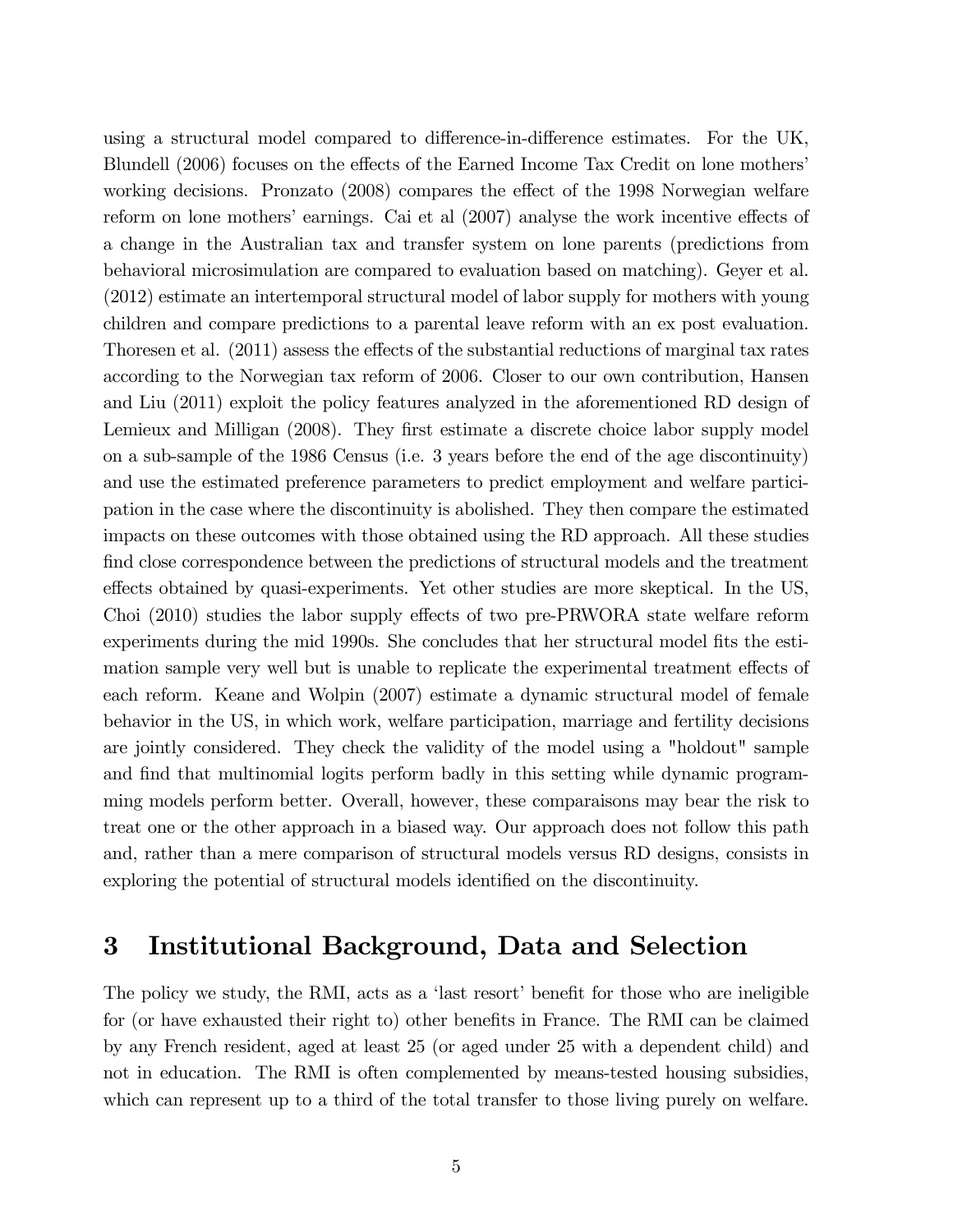RMI recipients are also entitled to additional benefits, including a full exemption from the local residence tax, access to free universal healthcare insurance and lower fares on public transport. In practice, entitlement to RMI does not include any obligation to actively seek work and is time unlimited. For RMI recipients who have just taken up a job, it is possible to cumulate earnings and some RMI for a short period; after this period, the withdrawal rate becomes  $100\%$ <sup>4</sup>. This confiscatory implicit taxation on earnings is expected to discourage participation, especially among those with weak attachment to the labor market and low wage prospects (see Gurgand and Margolis, 2008, and Bargain and Doorley, 2011).

RD estimations must rely on very large samples. With standard survey data, age cells would become too small for meaningful analysis. For this reason, we pursue both the RD analysis and the structural model estimation using the French Census Data for the year 1999. Its coverage was universal and samples of  $1/20$  or  $1/4$  of the population are publicly available from INSEE. To be able to create cells large enough for robust analysis, we opt for the  $1/4$  of the population data, which corresponds to around 14.5 million people. The Census provides data on age (in days), employment, type of contract, work duration, marital status and household type. Data on income, past year employment and receipt/amount of RMI or other benefits is unfortunately not available. For this reason, wage estimations are conducted using the French Labor Force Survey (LFS). This panel survey is conducted on an annual basis for the periods 1982-1989 and 1990-2002 by the French Statistical Office (INSEE). For cross-sectional use, the annual LFS is a representative sample of the French population, with a sampling rate of  $1/300$ , providing information on employment, net income, education and demographics. Hence it is possible to calculate hourly wages and estimate wage equations on key variables like age and detailed education categories. To obtain a large enough sample, we select LFS datasets for years 1997-2001; additionally, we check the wage profiles when decreasing the sample size by just using the 1999 dataset.

The selection is applied to both Census and LFS data. We retain individuals aged 20-35 who are potential workers, i.e., not in education, in the army or living on a (disability) pension. Our analysis focuses on singles without children who live alone. First, childless single individuals represent the main group of RMI claimants. They also allow for clearer interpretations of the potential labor supply effects, in contrast to individuals in couples. $5$ 

<sup>&</sup>lt;sup>4</sup>In the year under investigation, 1999, the benefit reduction rate is  $50\%$  for the first 750 hours worked after resuming activity. This corresponds to around four and a half months of full-time work, which makes these conditions close to the pre-1996 AFDC program in the US (benefit reduction rate of 67% for the first four months, then  $100\%$ ). A difference is that the AFDC included a disregard of \$90 per month.

<sup>&</sup>lt;sup>5</sup>The partner may already work; the discontinuity concerns the age of the older spouse; joint labor supply decisions in couples is a relatively complicated problem.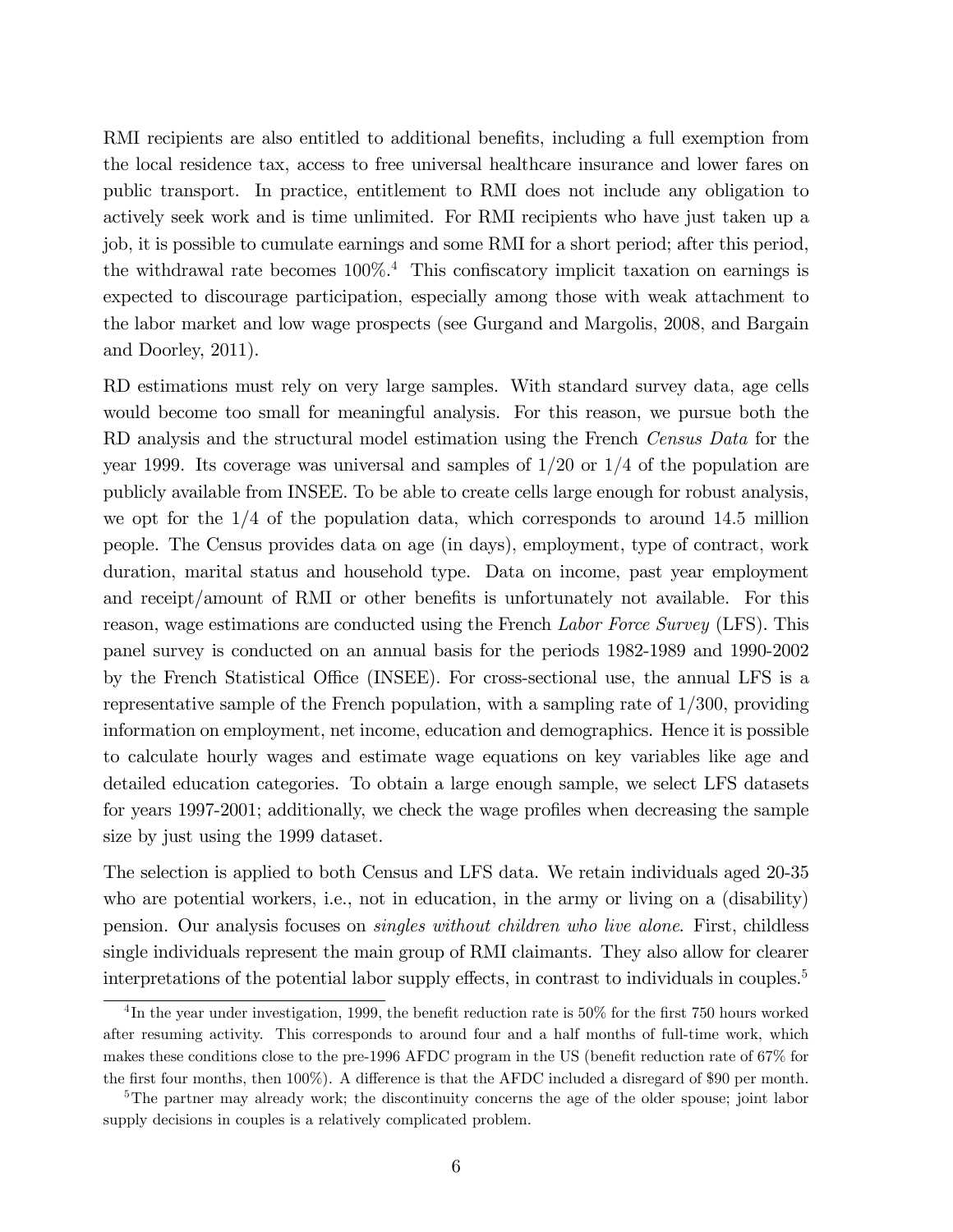The selection of individuals without children is obviously due to the fact that a parent is eligible for the RMI regardless of age. Finally, and differently from Bargain and Doorley (2011), we shall consider both female and male singles as well as all education categories. However, our results shall differentiate the employment effect for all and for a specific group, the *high school*  $(HS)$  dropouts, who have the lowest financial gains to work in the short term and may also have weaker attachment to the labor market. They represent  $22\%$  of the population of young singles aged  $25-30$  but are over-represented among single RMI recipients in this age range, accounting for 52\% of this group.

Both Census and LFS data have comparable definitions of education categories, which is crucial for wage imputations.<sup>6</sup> Table A.1 in the Appendix provides descriptive statistics. We show that the two selected samples are comparable in terms of demographic and education structures, which gives confidence in the wage imputation we conduct hereafter. Additional material (available from the authors; see also Bargain and Vicard, 2012) precisely compares the employment-age patterns within the two data sources, using the ILO definition in both cases, for people aged 20-35. The LFS shows larger employment rates (as reflected in the average employment figures in Table  $A.1$ ), a discrepancy that becomes smaller for older age groups. Given the smaller sample size of the LFS, employment levels by age also show a slightly more erratic pattern in these surveys. The overall trends are however very similar, which is an important aspect in our context.

For both samples, we also calculate disposable income C (consumption) for each individual in the data, which essentially corresponds to labor income decreased by social contributions and taxes paid on labor income and augmented with benefits received. Capital income is ignored as very small amounts are reported in this age group, especially for the low-educated youths that we focus on. Simulated transfers consist of the RMI and housing benefits, the two main transfers for which our selection of childless single individuals without disability are eligible. Importantly, Table A.1 shows that the levels of disposable income are consistent across the two data sources. Disposable income can also be simulated for alternative labor supply choices, as used hereafter. That is, we can simulate disposable income when an individual is not working,  $C(0, A)$ , or when she is working H hours per week paid at the (imputed) wage rate  $\tilde{w}$ ,  $C(\tilde{w}H, A)$ .<sup>7</sup> Function C depends on

 $6B$ oth datasets provide detailed information on qualifications: junior school diploma (Diplôme National du Brevet, BEPC, or lower secondary level diploma), junior vocational qualification certificates (Certificat d'Aptitude Professionnelle, CAP, and Brevet d'Etudes Professionnelles, BEP), high school diploma (Baccalauréat, or upper secondary level diploma), first college degree or advanced vocational degree, higher degrees from universities or business/engineer "Grandes Ecoles".

<sup>&</sup>lt;sup>7</sup>Since we focus on the participation margin, we set  $H$  to 39 hours per week, the institutionally set full time option in France in 1999. Function  $C$  is approximated by numerical simulation of tax-benefit rules using the microsimulation model EUROMOD. This calculator allows the computation of all social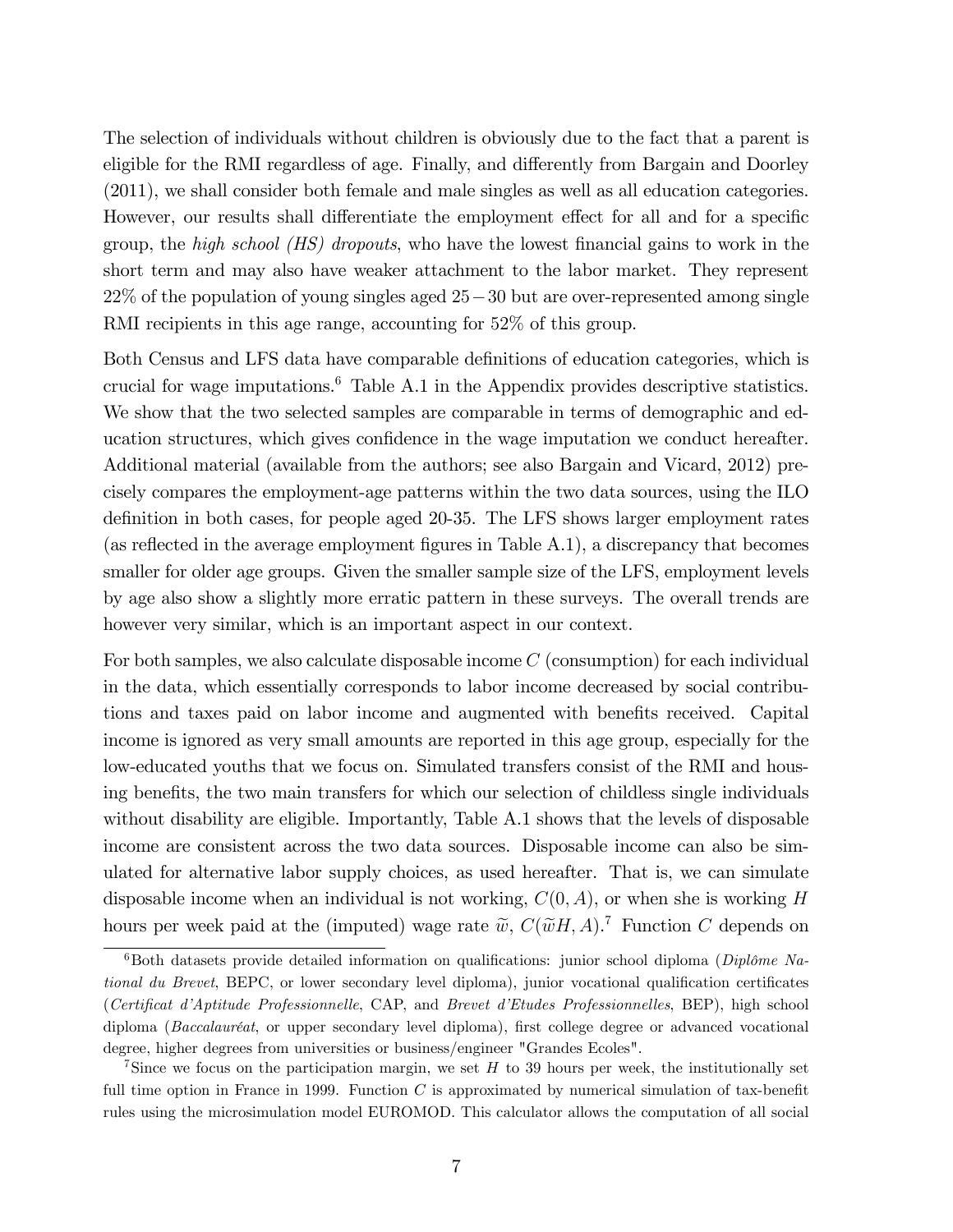age, denoted  $A$ , since benefits, like the RMI, are conditional on age. Finally, we can also calculate disposable income under hypothetical, counterfactual scenarios where (i) RMI is completely withdrawn from the French social system,  $C<sup>0</sup>$ , or (ii) there is no more age condition in eligibility,  $C^1$ .

### 4 Empirical Approach

The problem of identification in labor supply models relates to the fact that observed choices are influenced both by consumption-leisure preferences and by financial incentives (wages and tax-benefit policies). Preferences are unobserved. Wages are unobserved for non-workers and predicted on the basis of wages calculated for workers.<sup>8</sup> Calculated as earnings divided by worked hours, they may be contaminated by the same measurement error as those contained in worked hours. They are also a function of omitted variables that are associated with preferences, as discussed in the introduction. These two issues, division bias and endogeneity, are the major reasons behind the rejection of the Hausman labor supply model. As previously discussed, discrete choice models, fully accounting for tax-benefit policies, are more robust given variation across space (US states), over time (policy reforms) or across sub-groups (e.g. different age groups subject to different taxbenefit treatment as exploited here). Tax-benefit nonlinearities combined with different socio-demographic groups cannot be used in our context, given the homogeneity of the group under study (childless single individuals aged 20-35). However, demographic variation in age is used together with the discontinuity (age condition) of the RMI as the key source of identification.

#### 4.1 RD Design

Before turning to the structural model, we recall the age discontinuity in the RMI program can be exploited using Census information. Consider the regression model with the propensity to be employed:

$$
Y_i^* = \beta_0 + \eta \cdot I(A_i \ge 25) + \beta_1 \cdot \delta(A_i) + \varepsilon_i. \tag{1}
$$

The model is easily estimated by logit or probit techniques, denoting employment  $Y_i = 1$ for those with  $Y_i^* > 0$  and 0 otherwise.<sup>9</sup> The effect of age  $A_i$  (the "forcing" variable) on the

contributions, direct taxes and transfers to yield household disposable income (see Bargain, 2006 ed.).

<sup>8</sup>Even for workers, net gains to work are not known since they typically depend on unobservables like compensating differentials, fixed costs of work, stigma from receiving welfare payments, etc.

<sup>&</sup>lt;sup>9</sup>It can also be estimated by linear probability model using directly  $Y_i^* = 1$  for the workers and 0 for others, or by grouping observation into age cells A (so that the left-hand side  $\overline{Y}_A$  becomes the average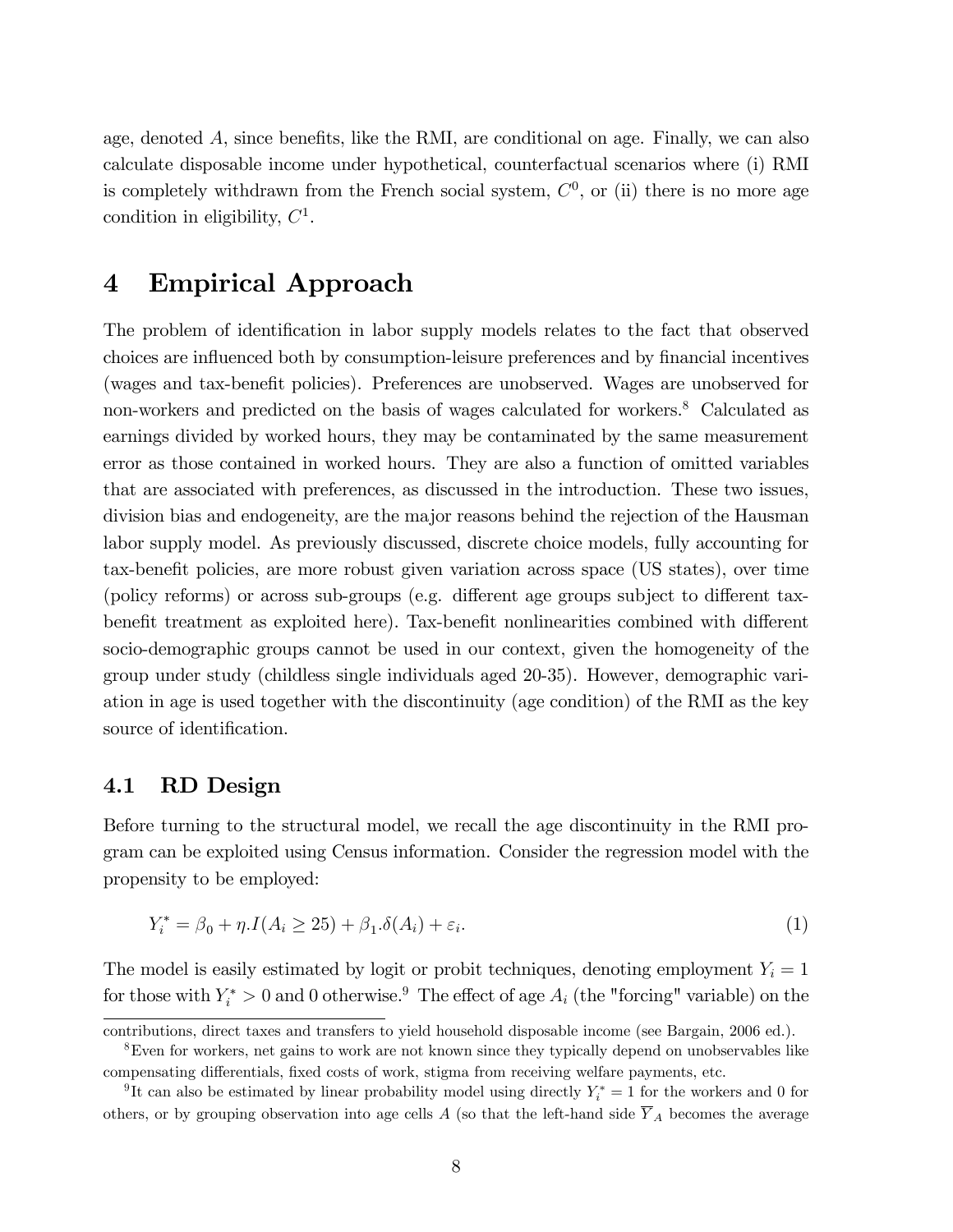outcome variable is captured by a smooth function  $\delta(A_i)$  and by  $I(A_i \geq 25)$ , a treatment dummy that takes the value 1 if the individual is aged 25 or above (and can avail of the RMI if unemployed) and 0 otherwise. In this way, we can estimate the effect  $\eta$  of the treatment, the availability of the RMI, on employment. The key identification assumption of the RD approach is that  $\delta(\cdot)$  is a continuous function. Under this assumption, the treatment effect  $\eta$  is obtained by estimating the discontinuity in the empirical regression function at the point where the forcing variable switches from 0 to 1 (age 25). For  $\delta(\cdot)$ , we use a cubic form which is flexible enough for our purpose.<sup>10</sup> The main argument for assuming that  $\delta(\cdot)$  is a smooth function is that employment or work hours typically exhibit regular age profiles. Function  $\delta(\cdot)$  should certainly be flexible enough to accommodate nonlinearities in age profiles, but there is no reason  $-\text{in}$  human capital or related theories of behavior over the lifecycle  $-$  to expect an abrupt change at age 25. Age is available in days so that we know exactly what age people are at Census day and their employment status at that date. Consequently, the treatment variable is a deterministic function of age and we have a "sharp" RD design.

We also add covariates  $Z_i$  to control for other dimensions than age (gender, region).<sup>11</sup> Because of a weaker attachment to the labor market, HS dropouts may also behave differently from other education groups. Therefore, we differentiate the employment effect for HS dropouts and for those with some education. The model becomes:

$$
Y_i^* = \beta_{0i} + \eta_i I(A_i \ge 25) + \beta_{1i} . \delta(A_i) + \beta_{2i} . Z_i + \varepsilon_i
$$
\n(2)

with  $\beta_{0i}, \beta_{1i}, \beta_{2i}$  and  $\eta_i$  varying with a dummy *edu* that take value 0 if the individual is a HS dropout and 1 otherwise. We refrain from using more detailed education categories for comparability with the next model, as explained below.

#### 4.2 Adding Structure: Participation Model

We reduce the labor supply decision to a participation choice, and adopt a purely static perspective here, as in Laroque and Salanié  $(2002).<sup>12</sup>$  The participation model is in

participation rate in age group A), weighted by sample size in each cell (see Lemieux and Milligan, 2008). Results are not sensitive to these different methods.

 $10$ We have used several alternative flexible functions, including various polynomial forms, linear and quadratic spline and non-parametric methods. Results do not change much with the specification, as soon as sufficiently flexible forms are used (cf. Bargain and Doorley, 2011).

<sup>&</sup>lt;sup>11</sup>Region is not available in the largest Census data  $(1/4)$ , only in the  $1/20$  Census. Our favorite estimation on the large sample therefore relies only on gender as additional source of variation.

 $12$ Thus we neglect the fact that taking a job today may increase the probability of having one tomorrow. Some of these dynamic effects may appear in the estimated coefficients of the model.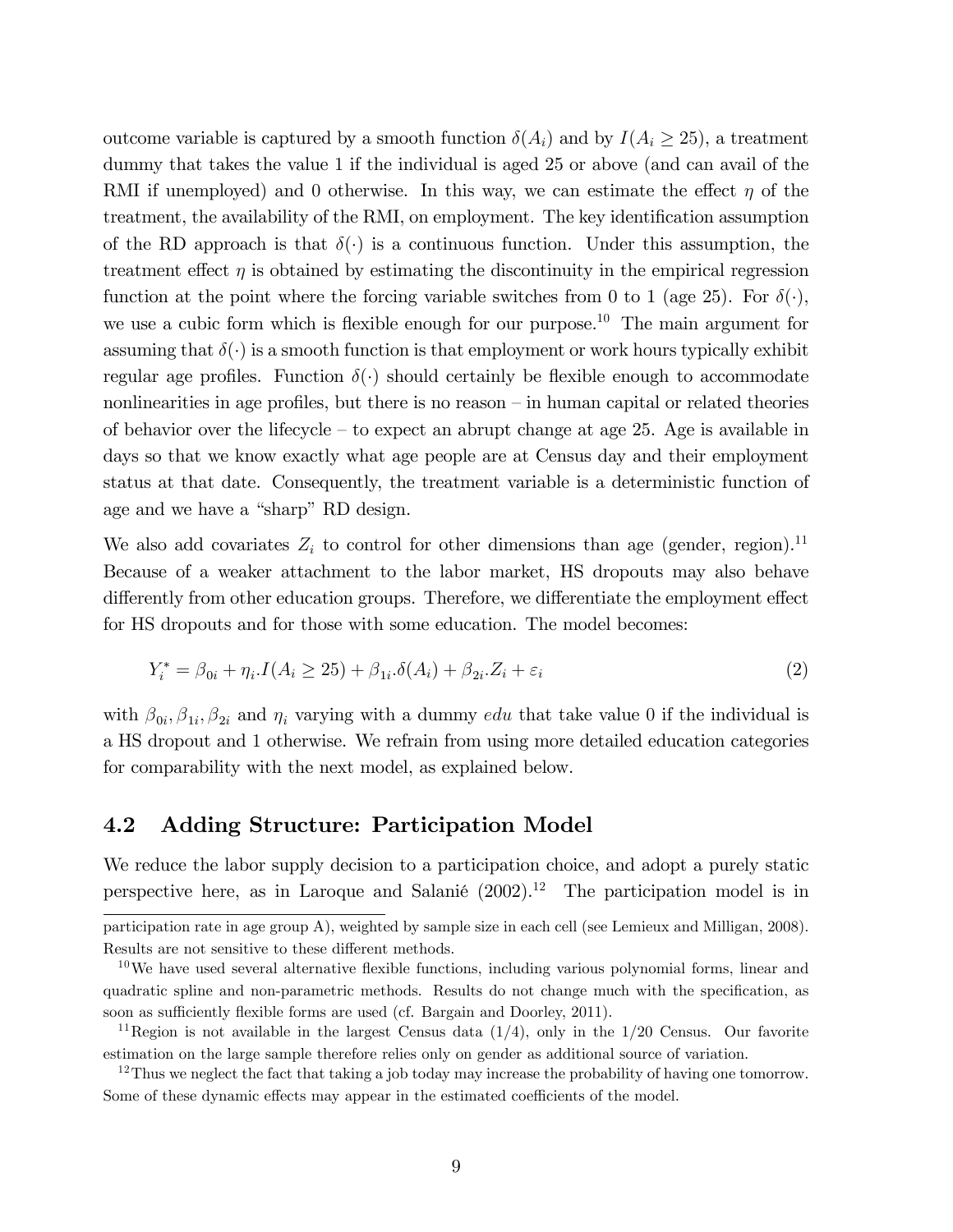principle very similar to the RD model in equation (1). The utility when working is written

$$
U_i(H) = \alpha_0 + \gamma_1.C(\widetilde{w}_i H; A_i) + \alpha_1.\delta(A_i) + \epsilon_{1i}
$$
\n(3)

while the utility when not working is simply:

$$
U_i(0) = \gamma_0 \cdot C(0; A_i) + \epsilon_{0i}.\tag{4}
$$

Only the coefficients of the terms varying with the labor supply choice are identified, i.e.  $\gamma_1$  and  $\gamma_2$ , while the other ones are normalized to zero for the non-working option. The deterministic utility levels are completed by i.i.d. error terms  $\epsilon_{ki}$  for each choice  $k = 0, 1$ . They are assumed to follow an extreme value type I (EV-I) distribution and to represent possible observational errors, optimization errors or transitory situations. The propensity to be employed is written as the difference between these two utility levels:

$$
Y_i^* = \alpha_0 + \gamma_1 \cdot C(\widetilde{w}_i H; A_i) - \gamma_0 \cdot C(0; A_i) + \alpha_1 \cdot \delta(A_i) + \epsilon_i.
$$
\n
$$
\tag{5}
$$

with  $\epsilon_i = \epsilon_{1i} - \epsilon_{0i}$ . The model is very similar to the RD model in equation (1), as it contains the same smooth function of age  $\delta(A_i)$ . There are two main differences however. Firstly, imputed wage  $\widetilde{w}_i$  are also a smooth function of age, and this must be taken into account when extracting the policy/treatment effect, as explained below. Secondly, and most importantly, the treatment effect is here captured by the financial gain to work, as measured by the distance between disposable income when employed,  $C(\widetilde{w}_iH; A_i)$ , and disposable income when not working,  $C(0; A<sub>i</sub>)$ . In practice, as can be seen in equation  $(5)$ , we do not force the model to depend on the exact difference between these two income levels. Instead, we let them freely affect the probability of employment. Indeed, individuals may value additional income when not working in a different way from in-work earnings, simply because of different marginal utilities of consumption at the two labor supply points (but also for other reasons like fixed costs of work or stigma effect when living on welfare). The structural, behavioral assumption in this model is the same as in the RD model: (statically) optimizing agents decide upon their labor supply function of Önancial incentives, and those aged 25 have lower incentives to work than similar persons aged 24. The discontinuity is not in a reduced form here but accounted for by different levels of income when unemployed, i.e.  $C(0; 25) >> C(0; 24)$ .

As above, we add observed heterogeneity  $Z_i$  and suggest a specific treatment for the HS dropouts. In addition to lower wage prospects, that should be reflected in predicted wages  $\widetilde{w}_i$ , those with no education have indeed lower attachment to the labor market (see Beffy et al., 2006; Gurgand and Margolis, 2008). In a supply-side model, this can be rationalized in the form of larger search costs, i.e. participation costs (see Euwals and van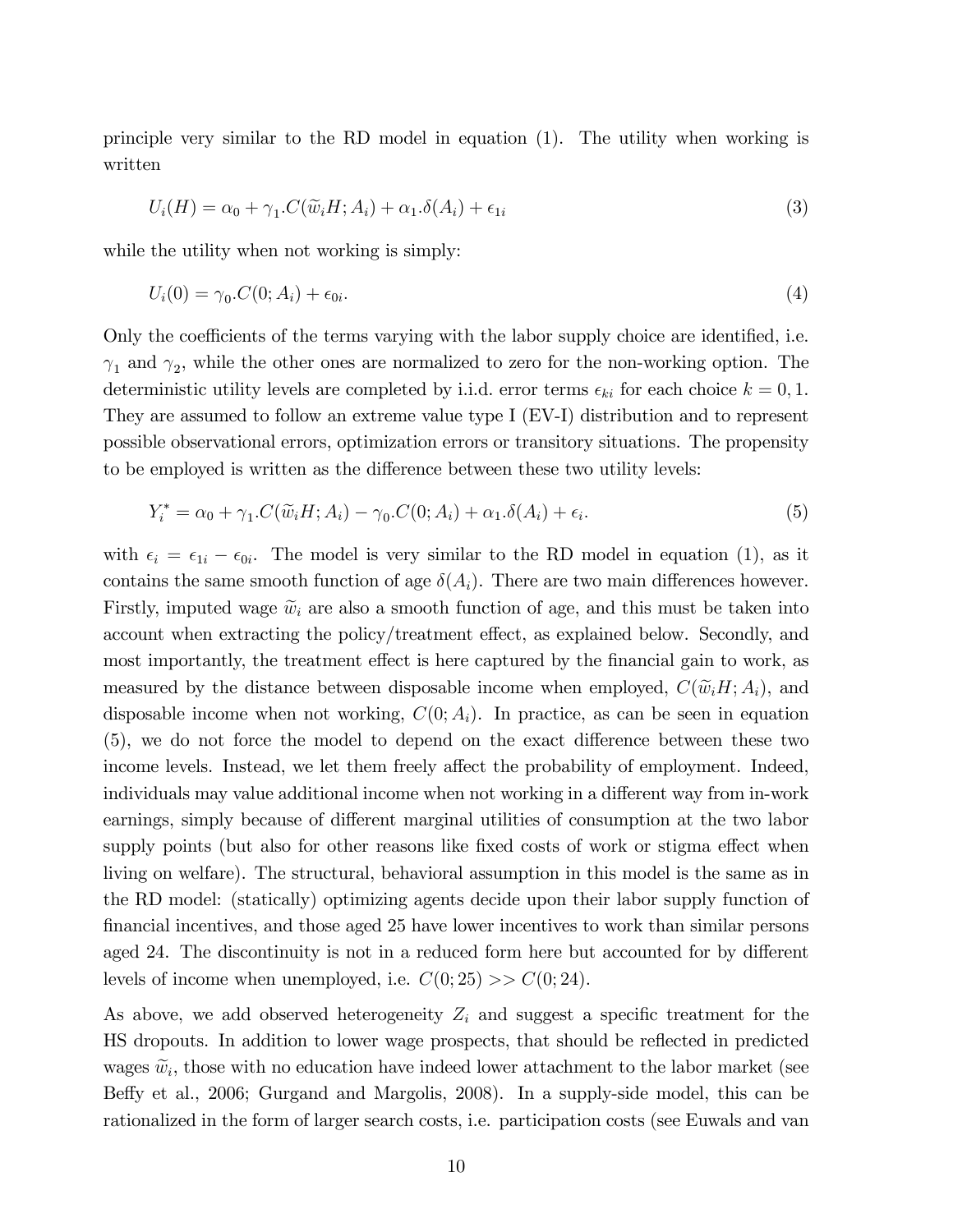Soest, 1999).<sup>13</sup> In our simple participation model, and as in the RD model of equation  $(2)$ , we interact the coefficients with a dummy  $edu$  to account for specific behavior among the HS dropouts. This gives individual-specific coefficients and, hence, the following model:

$$
Y_i^* = \alpha_{0i} + \gamma_{1i} \cdot C(\widetilde{w}_i H; A_i) - \gamma_{0i} \cdot C(0; A_i) + \alpha_{1i} \cdot \delta(A_i) + \alpha_{2i} \cdot Z_i + \epsilon_i.
$$
 (6)

Notice that we refrain from using more detailed education categories for identification purposes. Indeed, detailed education is the main information identifying wages and, hence, cannot also be used in preferences. This exclusion restriction is common in the literature (van Soest and Das, 2001). In variants of the main model, we shall also add unobserved heterogeneity to the utility function when working, taking the form of a random, normally distributed term  $u_i$  (with zero mean and variance  $\sigma_u^2$ ) added to  $\epsilon_i^1$ . This term would correspond to the unobserved preference for work, so that the total distribution of the model is a mixture of a normal and an EV-I distribution. The treatment of this additive heterogeneity is explained in detailed in the results section.

#### 4.3 Treatment Effect

We can use the structural model to predict employment levels at 24 and 25, and check whether predictions reproduce the actual discontinuity in employment-age patterns. The age differential in employment level is not exactly equal to the treatment effect, however.<sup>14</sup> Ignoring observed heterogeneity as in (1) and assuming we use linear probability model to ease the notation below, the treatment effect  $\gamma$  in the RD design is written:

$$
\gamma = \overline{Y}_{25} - \overline{Y}_{24} + \beta_1 \left[ \delta(25) - \delta(24) \right] \tag{7}
$$

with  $\overline{Y}_A$  the average participation level at age A, and it depends on the choice of the smooth function  $\delta(\cdot)$ . By analogy, we could define the treatment effect in the structural model as:

$$
\overline{Y}_{25} - \overline{Y}_{24} + \alpha_1 \left[ \delta(25) - \delta(24) \right] \tag{8}
$$

which also corresponds to the change in financial gains to work between 25 and 24 years of age. Assuming  $\gamma_1 = \gamma_0 = \gamma > 0$ , this is indeed:

$$
\gamma \left[ \{ C(\widetilde{w}_i H; 25) - C(0; 25) \} - \{ C(\widetilde{w}_i H; 24) - C(0; 24) \} \right].
$$

<sup>&</sup>lt;sup>13</sup>More advanced modeling should incorporate both demand and supply side. Data limitation makes this type of extension very rare in the literature (a notable exception is Peichl and Siegloch, 2010).

<sup>14</sup>This is so even in the RD design because the forcing variable (age) is discrete. In this case, the treatment effect is not identified non-parametrically since we cannot compare observations "close enough" on both sides of the cutoff point. We must rely on parametric functions  $\delta(A)$  to obtain the appropriate extrapolation (see Lee and Card, 2008, for a detailed discussion).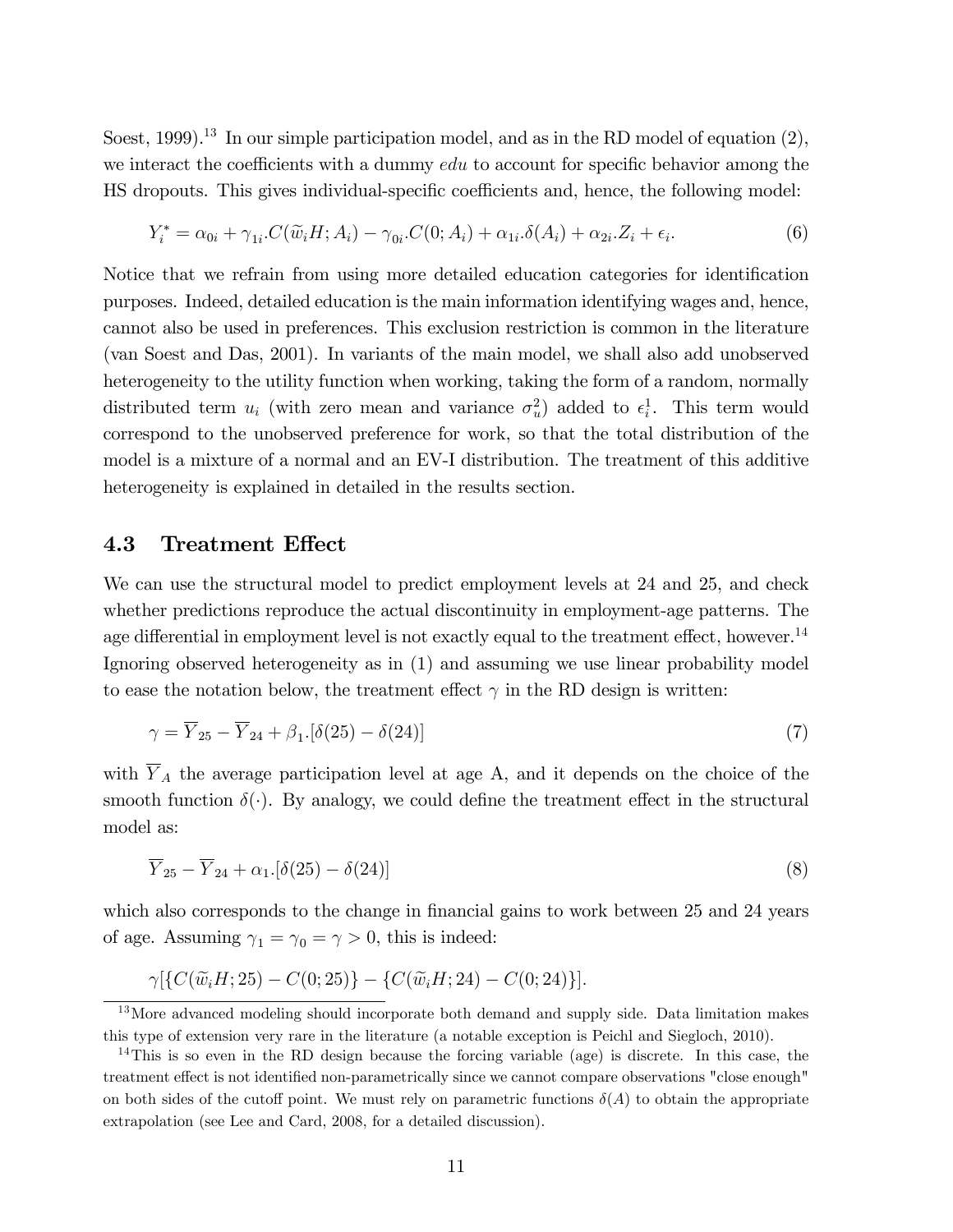This definition fails to account for the differentiated effect of age on wages at age 24 and 25, however. Therefore, the correct measure of the policy effect in the behavioral model requires the evaluation of the employment gap at age 25, accounting for the counterfactual situation  $C^0$  (no RMI):

$$
\gamma \left[ \{ C(\widetilde{w}_i H; 25) - C(0; 25) \} - \{ C^0(\widetilde{w}_i H; 25) - C^0(0; 25) \} \right].
$$

This corresponds to:

$$
\overline{Y}_{25} - \overline{Y}_{24} + \alpha_1 \cdot [\delta(25) - \delta(24)] + \gamma \{ C(\tilde{w}_i H; 24) - C(0; 24) \} - \gamma \{ C^0(\tilde{w}_i H; 25) - C^0(0; 25) \}
$$

or using specific effect of in-work and out-of-work income:

$$
\overline{Y}_{25} - \overline{Y}_{24} + \alpha_1 \cdot [\delta(25) - \delta(24)] + \gamma_0 \{ C(0; 25) - C^0(0; 24) \} - \gamma_1 \{ C^0(\widetilde{w}_i H; 25) - C(\widetilde{w}_i H; 24) \} (9)
$$

In this formula,  $C(0, 25) - C^{0}(0, 24)$  is zero by definition, and compared to (8), we essentially correct for different wage levels at age  $25$  and  $24$  in the last r.h.s. term.

#### 4.4 Wage Estimations

Part of the structural model estimation is the wage equation for the imputation of  $\tilde{w}_i$ for all observations in the Census. In general, a two-stage approach is used for convenience in the literature (Laroque and Salanié, 2002, is one of the only exceptions we are aware of). In this case, we cannot proceed with a simultaneous estimation of wages and the labor supply model given that we rely on two different datasets. It is important to recall, however, that "actual" wages, i.e. wages calculated as earnings divided by hours, should not be used directly, even if we disposed of wage information in the Census. Indeed, they pose the risk of division bias and of introducing measurement errors in the model. Instead, wage rates should be predicted for all observations, workers and non-workers. The LFS can provide estimates which are accurate enough for this purpose, i.e. for predicting wage rates for all Census observations.<sup>15</sup> Robust information on earnings (base salary plus all bonuses and extra time payment) and work hours in the LFS is used to calculate wages for the workers.

The wage equation is specified as:

$$
w_i = \theta(A_i) + \kappa \cdot Z_i + \zeta \cdot EDUC_i + \rho \lambda_i + \nu_i \tag{10}
$$

with explanatory variables essentially reduced to the variables available in both Census and LFS datasets. This includes a smooth function of age  $\theta(A_i)$ ,  $Z_i$  the controls used

<sup>&</sup>lt;sup>15</sup>Elbers et al (2003) set out procedures for imputing information from a small dataset to a larger one.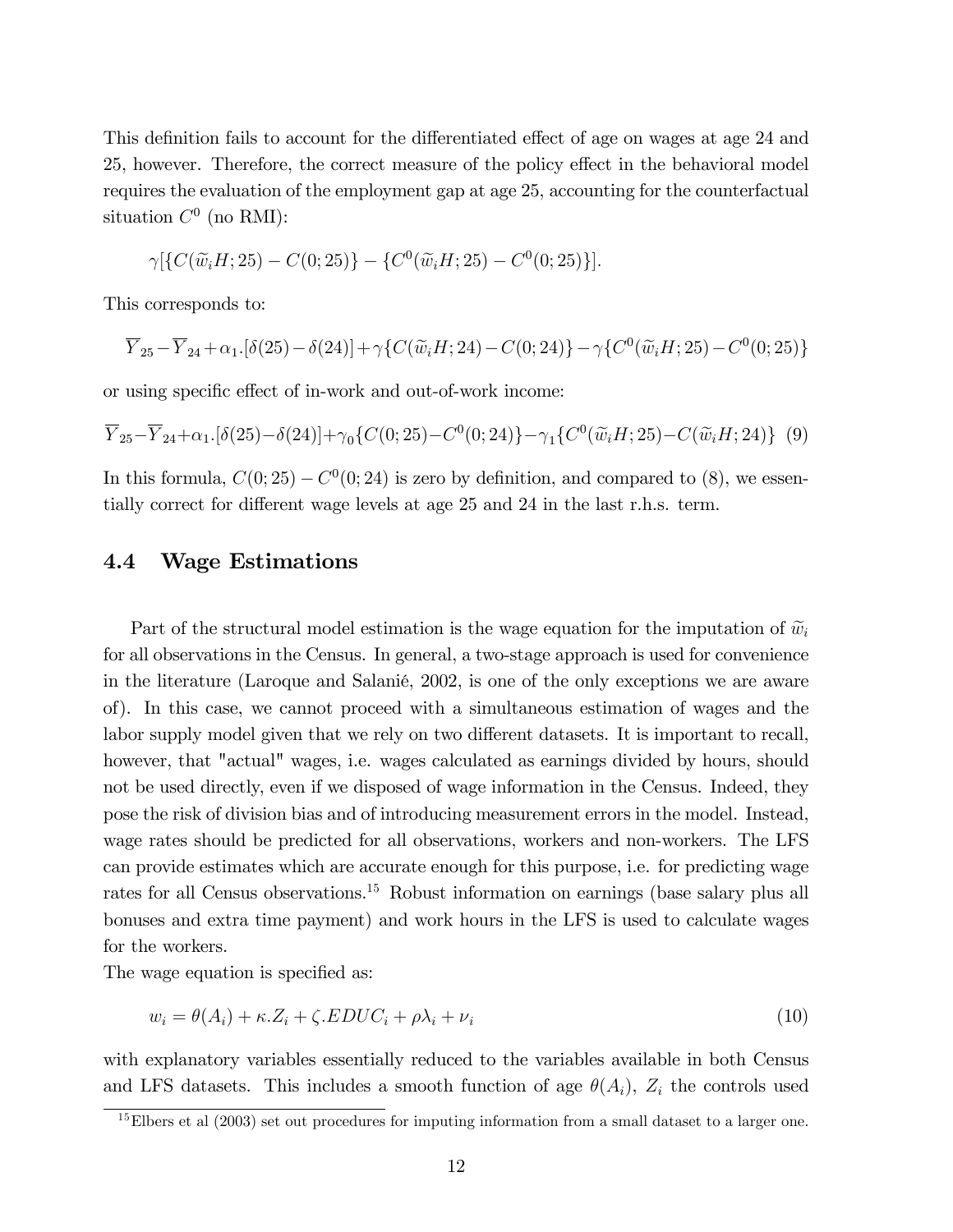also in the labor supply model and  $EDUC_i$ , the set of detailed education categories. We correct for selection into employment using a Heckman selection model. The inverse Mills ratio  $\lambda_i$  is estimated on the basis of a reduced form employment probability including the age function  $\theta(A_i)$ , controls  $Z_i$  and an instrument corresponding to disposable income at zero hours  $C(0; A_i)$ , hence relying again on the discontinuity at age 25 for identification. Unobserved productivity  $\nu_i$  is assumed to follow a normal distribution with zero mean and variance  $\sigma_{\nu}^2$ . The empirical variance is retrieved from the wage distribution in the LFS and used to impute a random component  $\tilde{\nu}_i$  when predicted wages in the Census. Since workers cannot possibly be paid below the minimum wage (MW), we discard draws that lead to  $\tilde{w}_i < MW$  for those who are observed working in the Census, while those who do not work can earn any wage in the random distribution of wages.

As an additional robustness check, we will use an alternative wage imputation based on random draws of actual wages from the LFS by detailed age, gender and education category. The results from this imputation are very similar to this obtained using the wage model defined above.

#### 4.5 Estimation Method and Discussion

Model (6) is estimated by simulated maximum likelihood. Under the assumption that error terms  $\epsilon_{ki}$ ,  $k = 0, 1$ , follow an EV-I distribution, the (conditional) probability for each individual of choosing a given alternative has an explicit analytical solution, i.e., a logistic function of deterministic utilities at all choices. This corresponds to the multinomial logit model, which boils down to a simple logit in the present case. However, because the model is nonlinear, the wage-rate prediction errors  $\tilde{\nu}_i$  are taken explicitly into account for a consistent estimation. The unconditional probability is obtained by integrating out the disturbance terms in the likelihood. In practice, this is done by averaging the conditional probability over a number of draws  $\tilde{\nu}_i$  (and recalculating disposable income each time), and the simulated likelihood function can be maximized to obtain all estimated parameters. We use sequences of Halton draws as suggested by Train (2003), which allows us to reduce the number of draws to a tractable level  $(r = 10)$ . This baseline participation model with integration of wage draws is denoted (P) in the result section.

In the case when unobserved heterogeneity in preferences is accounted for, conditional probabilities are averaged over a number of draws for both the wage residuals  $\nu_i$  and preference terms  $u_i$ . Non-employment can be rationalized by (i) a low utility (or high disutility) of work, i.e.  $u_i$  very small or negative; (ii) weak financial incentives (low productivity  $\nu_i$  and, hence, low financial gain to work); (iii) demand-side constraints (productivity  $\nu_i$  below the MW so the person is rationed out of the labor market); (iv) "other" nonemployment. It is, a priori, not possible to distinguish between these four explanations,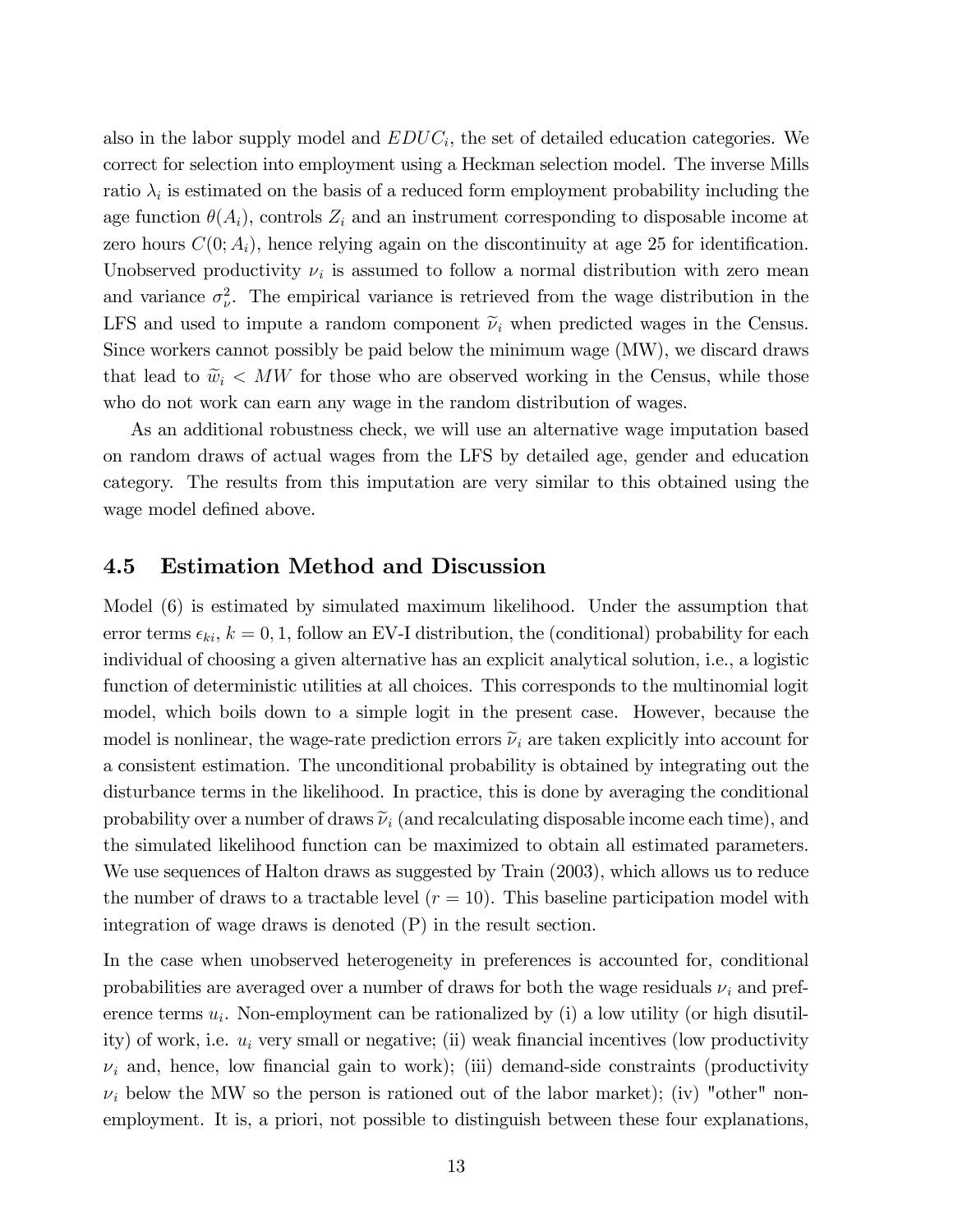unless extreme identifying assumptions are made. Laroque and Salanié (2002) model participation in a similar way as we do here, at least as far as supply-side aspects (i) and (ii) are concerned. For classical non-employment (iii), they estimate the wage equation jointly with the employment model and account for the probability of being rationed (i.e., below the MW) in the individual likelihood. We cannot proceed in this way in our two-stage approach, but simply assume that workers cannot be paid below the MW while nonworkers may have such low productivities, as explained above. Concerning (iv), "other" non-employment is an heterogeneous category that covers frictional non-employment (the person is between two jobs) or cyclical non-employment (e.g. of a Keynesian nature) among other things. Laroque and Salanié explicitly model a probability for this "other" non-employment, identified using diploma and age as explanatory variables. We make a different parametric modeling choice here, but the information content is the same.<sup>16</sup>

As recalled above, the important point is that cross-sectional wage variation, as used here or in Laroque and SalaniÈ (2002), may not isolate Önancial incentives from preferences well if endogeneity is an issue. In the next section, we shall see that in wage estimations on the LFS, we do not find a significant coefficient on the selection term  $\lambda_i$ . This may be due to the small sample size in the LFS, however, or the use of an incomplete participation model in the Heckman correction. If we assume that endogeneity exists and that hard workers are also better paid people, then identification of the model may be very weak unless exogenous variation is found. For our population of workers aged 20-35, this variation is precisely the discontinuity in benefit rules at age 25. We suggest three additional models which assume different degrees of endogeneity, and we check how these models perform when benefiting from the discontinuity for identification. In these models, we draw wage residuals  $\nu_i$  and preference terms  $u_i$  simultaneously in a bivariate normal distribution, with variance  $\sigma_v$  taken from the empirical wage distribution in the LFS, variance  $\sigma_u$ normalized to 1 and correlation  $corr(u_i, v_i)$  arbitrarily fixed at certain levels: 0, .25 and :50. The corresponding models are denoted P0, P25 and P50 in what follows.

### 5 Results

#### 5.1 Wage estimation

Log hourly wage estimations using the LFS data are reported in Table A.2 in the Appendix. A significant gender gap can be observed, in line with the existence of a "sticky"

<sup>&</sup>lt;sup>16</sup> Indeed, we account for age and education (HS dropout versus educated workers) in the scaling factors  $\alpha_{0i}, \alpha_{1i}$  and  $\alpha_{2i}$ . In terms of interpretation, we do not attempt to separate these effects from more "supply-side" explanations (preferences, fixed costs, stigma) or structural rending of demand-side or "other" non-employment explanations (job search costs).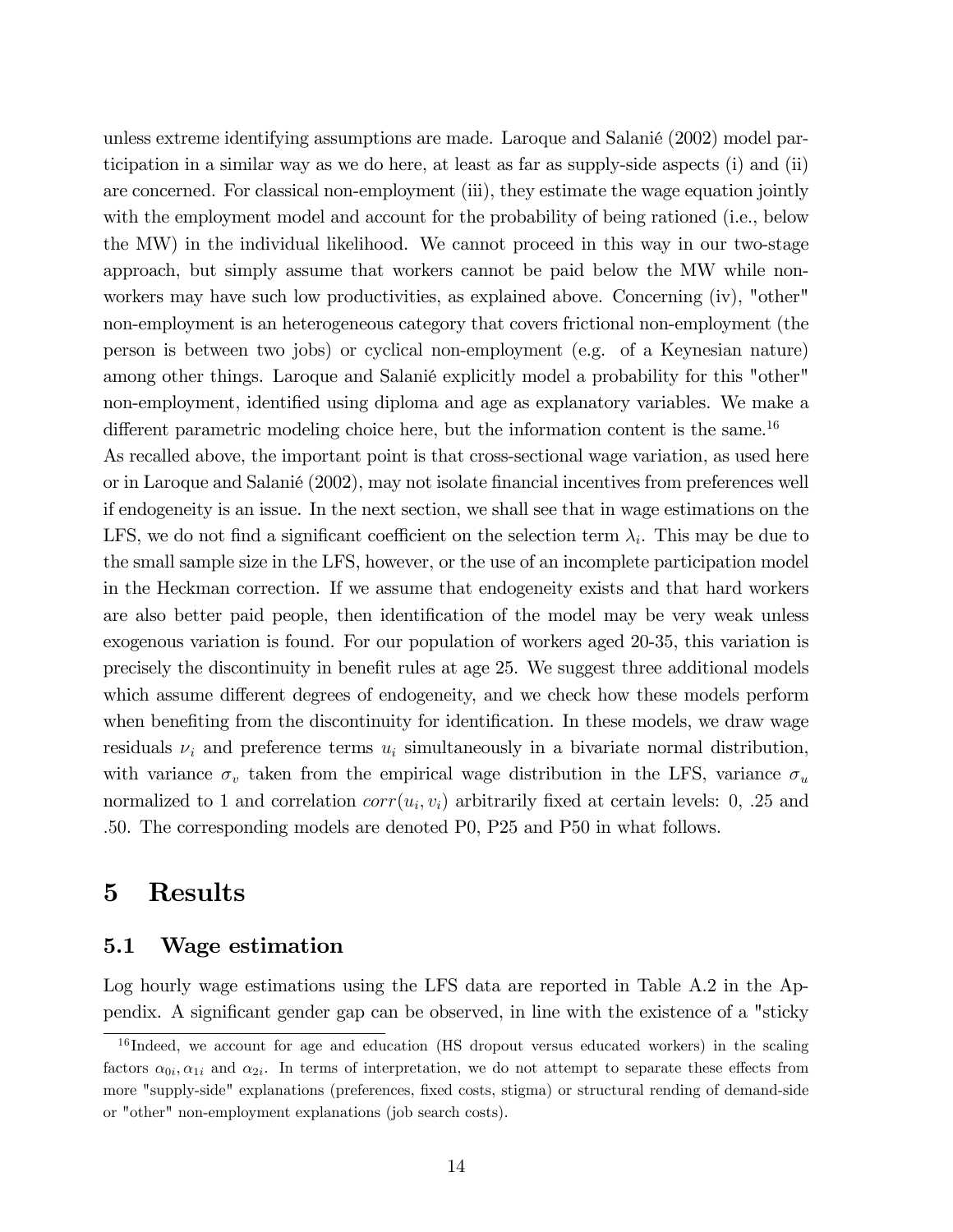floor" effect in France (Arulampalam et al, 2007) as well as a regular wage progression with the level of education. As mentioned above, the Inverse Mills ratio is not significant. Disposable income at 0 hours of work is also insignificant in the first stage of the model (the participation decision) due to the fact that we use the LFS data to model wages. We have indeed observed that in this survey, the discontinuity does not appear to affect employment, which is certainly due to the erratic employment-age pattern discussed in Section ??. We then check the robustness of the estimates in two steps. First, Figure A.1 in the Appendix shows the actual distribution of wages in the LFS, as well as the predicted distributions for workers only and for all (workers and non-workers). The vertical line shows the level of the minimum wage and, unsurprisingly, there is a large spike in log wages directly above the minimum wage level. Next, Figures A.2-A.4 compare the predicted distribution of wages for workers only and for all potential workers in the LFS and the Census (for all, men and women separately). As we constrain workers to earn at least the minimum wage, it is only in the distribution of wages "for all" that we see observations with less than the minimum wage. Reassuringly, the predicted wage distributions in the LFS and the Census resemble each other quite closely. Moving from wages to disposable incomes, we have seen in Table  $A.1$  that disposable incomes  $-\text{calculated}$  using tax-benefit simulation, actual incomes (in the LFS) and work duration plus predicted wages (in the  $Census$ ) – line up quite closely in the two datasets.

#### 5.2 Basic Comparisons: RD vs Participation Model

We first present a graphical representation of the RMI effect. In Figure 1, we plot raw employment rates by age, along with  $95\%$  confidence intervals using our selected sample from the 1999 Census. We distinguish between the full sample and the sub-group of HS dropouts. The graphical representation of this discontinuity suggests that employment drops sharply in the latter group at age 25, by around 5 percentage points (ppt). In Bargain and Doorley (2011), we suggest several robustness checks for this result. In particular, we check that no other policy or institutional features could be the cause for a discontinuous drop in employment at that particular age. We also compare this result to the changes in employment at age 25 for a number of control groups not affected by the discontinuity (uneducated workers prior to the introduction of RMI, uneducated workers with children and, hence, not affected by the age condition, etc.), for whom we find no significant employment change. In contrast, the employment effect of the total sample is relatively modest.

First columns of Table 1 report the actual employment rates at 24 and 25 years of age. The difference is  $-0.7$  ppt in the broader group against  $-3.4$  ppt among HS dropouts.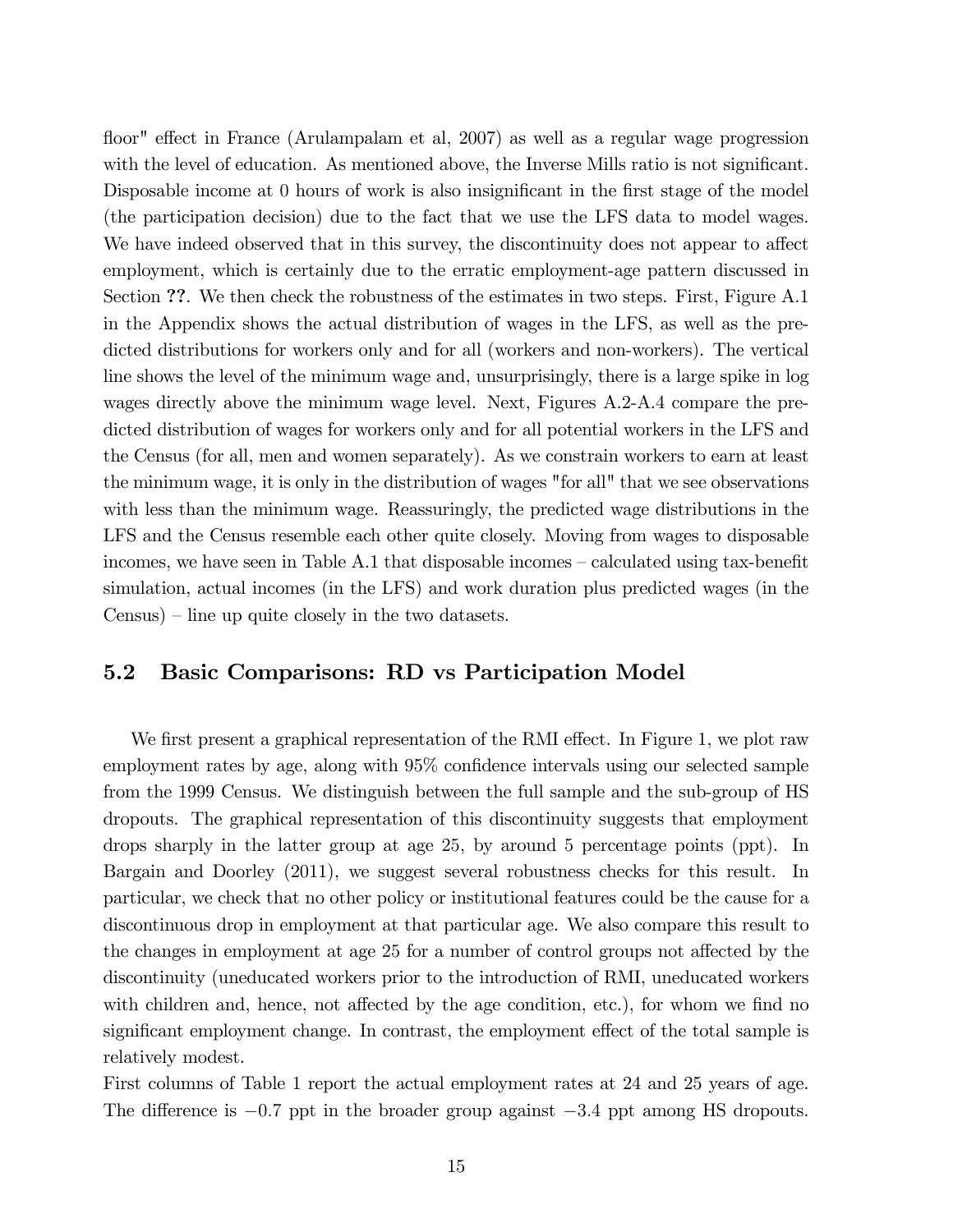

Figure 1: Employment Rate of Childless Singles and Discontinuity

Table 1: Employment Effects of the RMI: RD vs. Structural Model

|                      | <b>Actual Participation Rates</b> |                   | Predicted Participation Rates<br>Treatment<br>(Model P)<br>Effect |          |                          | <b>Treatment Effects</b> |          |            |                         |                          |                     |
|----------------------|-----------------------------------|-------------------|-------------------------------------------------------------------|----------|--------------------------|--------------------------|----------|------------|-------------------------|--------------------------|---------------------|
|                      | Age $24$                          | Age 25 Difference |                                                                   | RD       | Age 24 Age 25 Difference |                          |          | Model<br>P | Model<br>P <sub>0</sub> | Model<br>P <sub>25</sub> | Model<br><b>P50</b> |
| All education groups |                                   |                   |                                                                   |          |                          |                          |          |            |                         |                          |                     |
| All                  | 82.9%                             | 82.2%             | $-0.7\%$                                                          | $-1.9%$  | 81.8%                    | 81.2%                    | $-0.6\%$ | $-1.6\%$   | $-1.6\%$                | $-1.5\%$                 | $-1.5\%$            |
| Male                 | 83.4%                             | 83.3%             | $-0.1\%$                                                          | $-2.5%$  | 82.8%                    | 81.9%                    | $-0.8\%$ | $-1.8\%$   | $-1.8\%$                | $-1.7\%$                 | $-1.7\%$            |
| Female               | 82.4%                             | 80.8%             | $-1.6\%$                                                          | $-1.2\%$ | 80.7%                    | $80.3\%$                 | $-0.4\%$ | $-1.3\%$   | $-1.4\%$                | $-1.3\%$                 | $-1.3\%$            |
| <b>HS</b> Dropouts   |                                   |                   |                                                                   |          |                          |                          |          |            |                         |                          |                     |
| All                  | $67.7\%$                          | $64.3\%$          | $-3.4\%$                                                          | $-5.0\%$ | $66.0\%$                 | $62.2\%$                 | $-3.8\%$ | $-4.7\%$   | $-4.8\%$                | $-4.6\%$                 | $-4.4\%$            |
| Male                 | $70.5\%$                          | $66.5\%$          | $-4.0\%$                                                          | $-5.5%$  | 68.3%                    | $64.3\%$                 | $-4.1\%$ | $-4.8\%$   | $-4.9\%$                | $-4.8\%$                 | $-4.5\%$            |
| Female               | $63.1\%$                          | $60.8\%$          | $-2.3\%$                                                          | $-4.2%$  | $62.2\%$                 | 58.8%                    | $-3.3\%$ | $-4.4%$    | $-4.5\%$                | $-4.4\%$                 | $-4.2\%$            |

*Model P is a participation model estimated by simulated ML with conditional probabilities averaged over ten wage draws. Model P0, P25 and P50 additionally include unobserved heterogeneity assumed to be potentially correlated with wage error terms; the correlation is 0, 0.25 and 0.50 respectively.*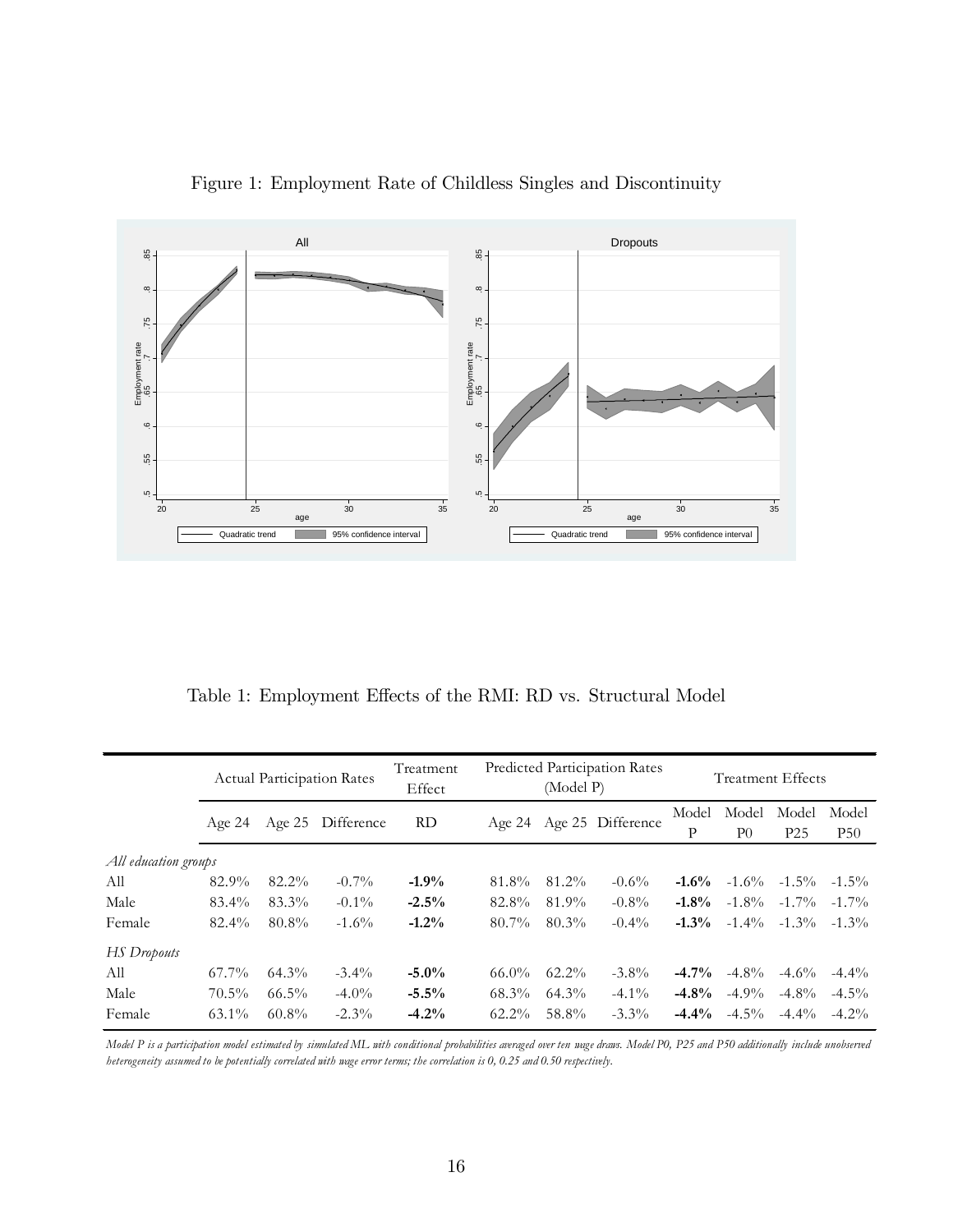When accounting for the age trends to extrapolate toward the threshold, we obtain treatment effects of  $-1.9$  ppt and  $-5.0$  ppt for these two groups respectively. Both effects are statistically significant and confirm a substantial negative effect of the RMI on the uneducated singles. The effect is largely similar for women and men within specifications. To estimate the percentage decrease in employment, we divide the treatment effect by the employment rate at age 24 and find that employment decreased by  $7\%$  among highschool dropouts at age 25.

Turning to the baseline participation model (model P), we find slightly more homogenous results across gender groups, in contrast to the RD estimates. The overall effect, however, is in line with the RD results:  $-1.6$  and  $-4.7$  ppt for the whole selected sample and for HS dropouts respectively. These effects are not significantly different from those of the RD approach. The last columns of Table 1 report the treatment effects for models accounting for unobserved heterogeneity as discussed in section 4 (models P0, P25 and P50). Under the assumption of no correlation between wages and unobserved preference heterogeneity, the change in financial gains to work due to the RMI availability has a similar effect (a drop in employment of 4.8 ppt for the dropouts). With high correlation (P50), the elasticity of labor supply to Önancial incentives mechanically decreases, as could be expected. As a result, the employment effect becomes smaller in absolute value  $(-4.4 \text{ ppt}, \text{still close to the } -5.7 \text{ in the baseline model P})$ . The discrepancy under this extreme assumption is, however, not so large in absolute terms. Alternative specifications of the smooth function of age (linear and quadratic splines) do not affect these conclusions qualitatively, and quantitative differences are relatively small (results available from the authors).

Table A.3 in the Appendix shows the estimates of the RD model and of the four participation models P, P0, P25 and P50 (as well as model D, which will be discussed in the robustness section). The constant for the RD model is in line with the treatment effect for uneducated females as reported in Table 1  $(-4.3)$ . Looking at the constant in the coefficients on in-work and out-of-work income, the marginal effect of 1 additional EUR on participation is very different whether we consider in-work or out-of-work income. The effect of income at zero hours is roughly four times smaller (except for the model with high correlation between work preferences and wages, where it is about 3 times smaller), which could reflect (i) the fact that financial incentives depend primarily on income prospects on the labor market,  $(2)$  the negative effects attached to welfare payments (e.g., stigma), (3) other reasons including the lack of variability in  $C(0, A)$  for the identification of a differentiated effect. For educated females, the effect of welfare income is almost reduced to zero in models P and P25. The second observation is that the effect of income at zero is relatively constant across models. This explains the results above, that model predictions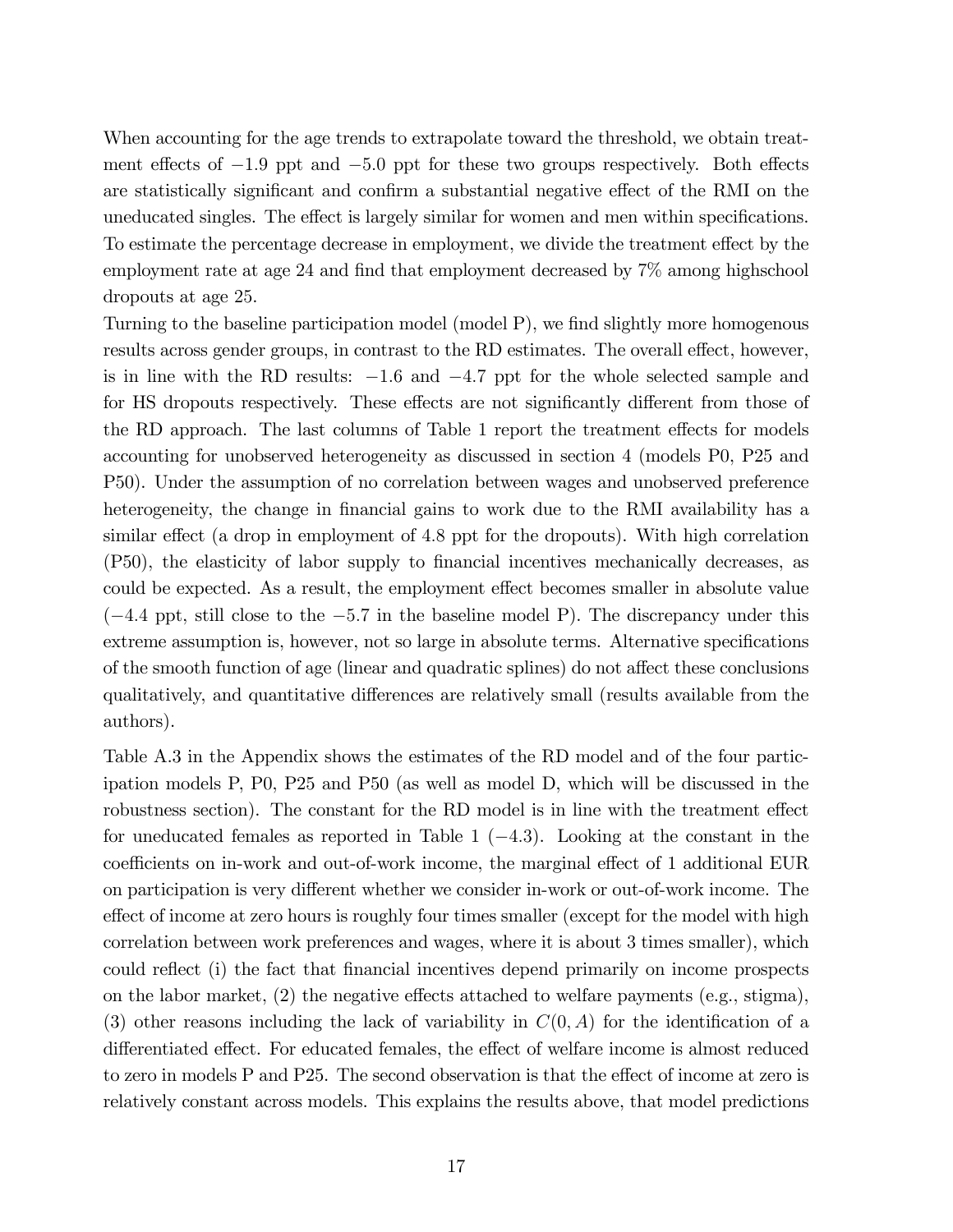do not vary too much despite very different assumptions on the degree of endogeneity. Finally, the effect of income at full-time work declines with the level of correlation between wages and preference for work. This points to the fact that in the case of extreme endogeneity between wage and preferences, participation becomes much less responsive to Önancial incentives due to in-work income (wage prospects but also taxes, tax credits, etc.). Models ignoring this heterogeneity must considerably overstate the effect of policies that affect in-work income (for instance EITC-type of reforms). This is crucial given the current trend in in-work transfers, and notably the 2009 reform in France which has extended the RMI to the working poor (see Bargain and Vicard, 2012). It means that using participation models, even identified on exogenous variations like policy discontinuities, would lead to hazardous predictions of the effect of policies affecting in-work income rather than out-of-work income.

### 5.3 Identification based on the Discontinuity: Out-of-sample Prediction

Ideally we would like to check the external validity of the models and, more precisely, the identifying role of the discontinuity in a year when RMI was not in place. The RMI was introduced in 1989, ten years before the year of the data we use. Unfortunately, the closest pre-reform year of census data is 1982, which is too old to be used for this purpose. Therefore, we rely on a cross-validation sample to provide a first check of the external validity of the structural model. The advantage of such a strategy, compared to using another year of data, is that we do not need to control for time changes that may affect the sample and which could be different for the "treated" and the "control" groups (the main difficulty in difference-in-difference studies). Here we rely on two sub-samples for the same year of data  $(1999)$ . We estimate our base model P on the first subsample (estimation sample), i.e. a random half of the selected sample, and use estimates to predict employment rate at all ages, as well as the treatment effect, on the other half (the holdout sample).

Results are reported in Table 2. The first observation is that the treatment effect on the holdout sample, measured by RD, is very similar to what was found for the full sample  $(-1.4$  and  $-4.2$  for the whole selection and for HS dropouts respectively). The participation model seems to perform relatively well, even if treatment effects are larger the "true" response as measured by the RD at  $-2$  and  $-5.8$  for the whole selection and for HS dropouts respectively This is possibly due to a combination of "bad" predictions at age levels far from the discontinuity and of the use of the cubic form of age. Indeed, if we look closely at the mere predictions of employment levels at age 24 and 25, the participation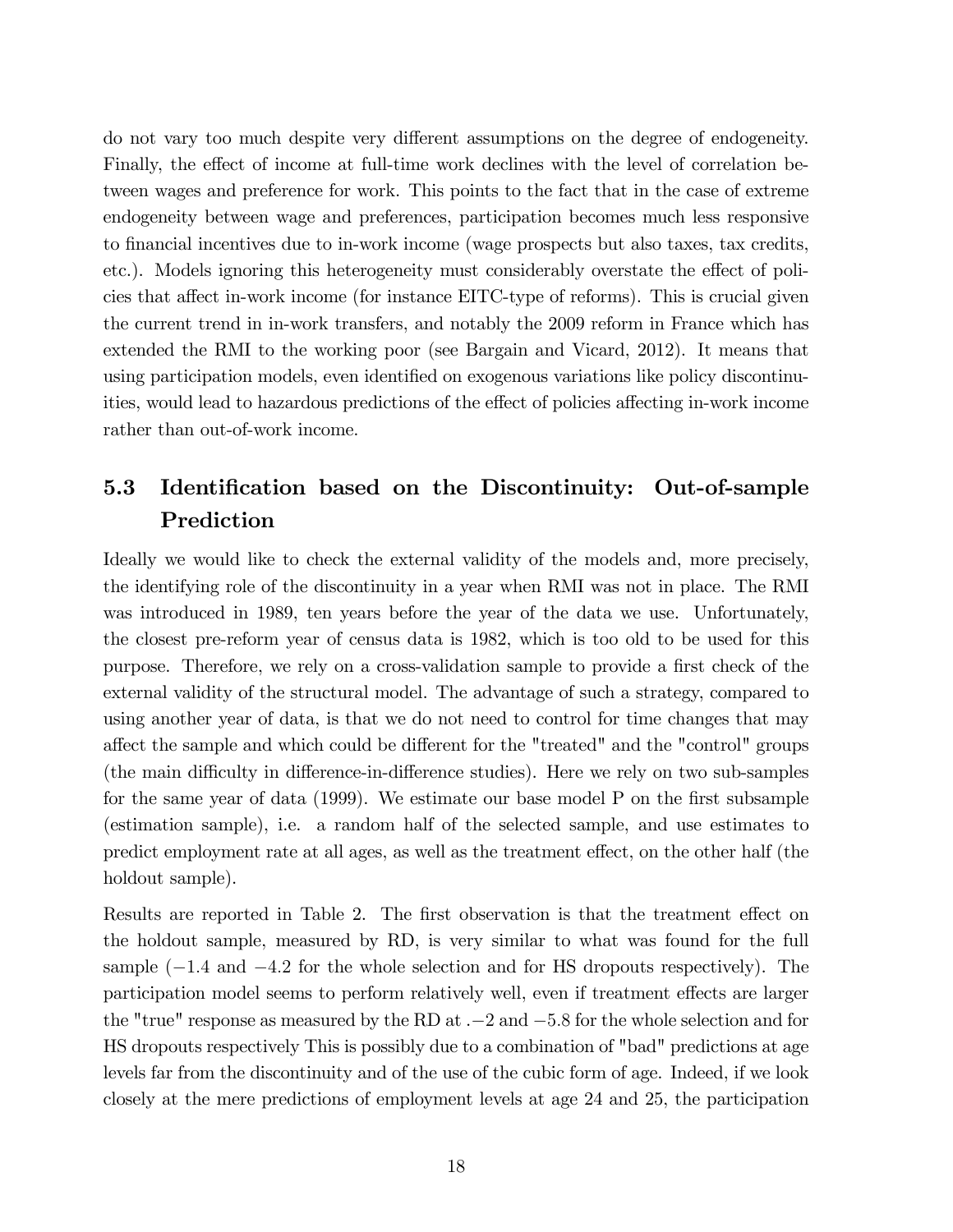|                      | <b>Actual Participation Rates</b> | Treatment<br>Effect | Predicted Participation | Treatment<br><b>Effects</b> |                |                          |          |
|----------------------|-----------------------------------|---------------------|-------------------------|-----------------------------|----------------|--------------------------|----------|
|                      | Age 24 Age 25 Difference          |                     | RD                      |                             |                | Age 24 Age 25 Difference | Model P  |
| All education groups |                                   |                     |                         |                             |                |                          |          |
| A11                  | 82.6% 82.2%                       | $-0.4\%$            | $-1.4\%$                | $82.2\%$ $81.1\%$           |                | $-1.1\%$                 | $-2.0\%$ |
| Male                 | $82.6\%$ $83.0\%$                 | $0.5\%$             | $-1.9\%$                | 83.3% 81.9%                 |                | $-1.4\%$                 | $-2.3%$  |
| Female               | $81.0\%$ $80.2\%$                 | $-0.8\%$            | $-0.8%$                 | $81.0\%$ $80.2\%$           |                | $-0.8\%$                 | $-1.7%$  |
| <b>HS</b> Dropouts   |                                   |                     |                         |                             |                |                          |          |
| A11                  | $67.2\%$ $63.5\%$                 | $-3.7\%$            | $-4.2%$                 | $66.8\%$ 62.1%              |                | $-4.7\%$                 | $-5.8%$  |
| Male                 | $69.4\%$ 66.1%                    | $-3.3\%$            | $-4.4%$                 | $69.0\%$ $63.9\%$           |                | $-5.1\%$                 | $-6.1\%$ |
| Female               | $63.6\%$ 59.2%                    | $-4.3\%$            | $-3.8\%$                |                             | $63.2\%$ 59.0% | $-4.2\%$                 | $-5.3\%$ |

Table 2: Employment Effects of the RMI: using Cross-validation Samples

*Continuous function of age: cubic. Participation model estimated by simulated ML with conditional probabilities averaged over ten wage draws (Model P) using estimation sample (1/2 half of Census selection); all figures above are actual and predicted on holdout sample (the*

model provides relatively accurate measures. The predicted difference between the two age groups is close to the actual one, excepted for males. The model nonetheless points to larger responses by single men compared to single women, both in the full sample and among HS dropouts. A more advanced validation should rely on a "holdout sample" which would differ from the sample used in the estimation and whose policy regime is well outside the support of the data.

#### 5.4 Counterfactual Simulations

Youth unemployment is an important issue, particularly in France where it stood at around 27% in 1999. It has received renewed attention recently as it becomes even more accentuated in a recessionary context (Bell and Blanchflower, 2010). As the young are more at risk of unemployment and less likely to have made enough contributions to claim unemployment benefit, the RMI can be an important source of income for them. Currently, their limited access to welfare programs results in very large poverty rates (twice as large as that of the  $25-30$  years-old, i.e., almost  $11\%$  when the poverty line is half the median income). This raises the question of extending the RMI to those under 25 years of age. Of course, this strategy runs the risk of increasing welfare dependency by fostering it at a younger age and of further increasing unemployment among young workers if inactivity traps exist. Extrapolating results based on the RD is difficult. Structural models may help to quantify the likely effect  $-$  assuming they provide enough external validity  $-$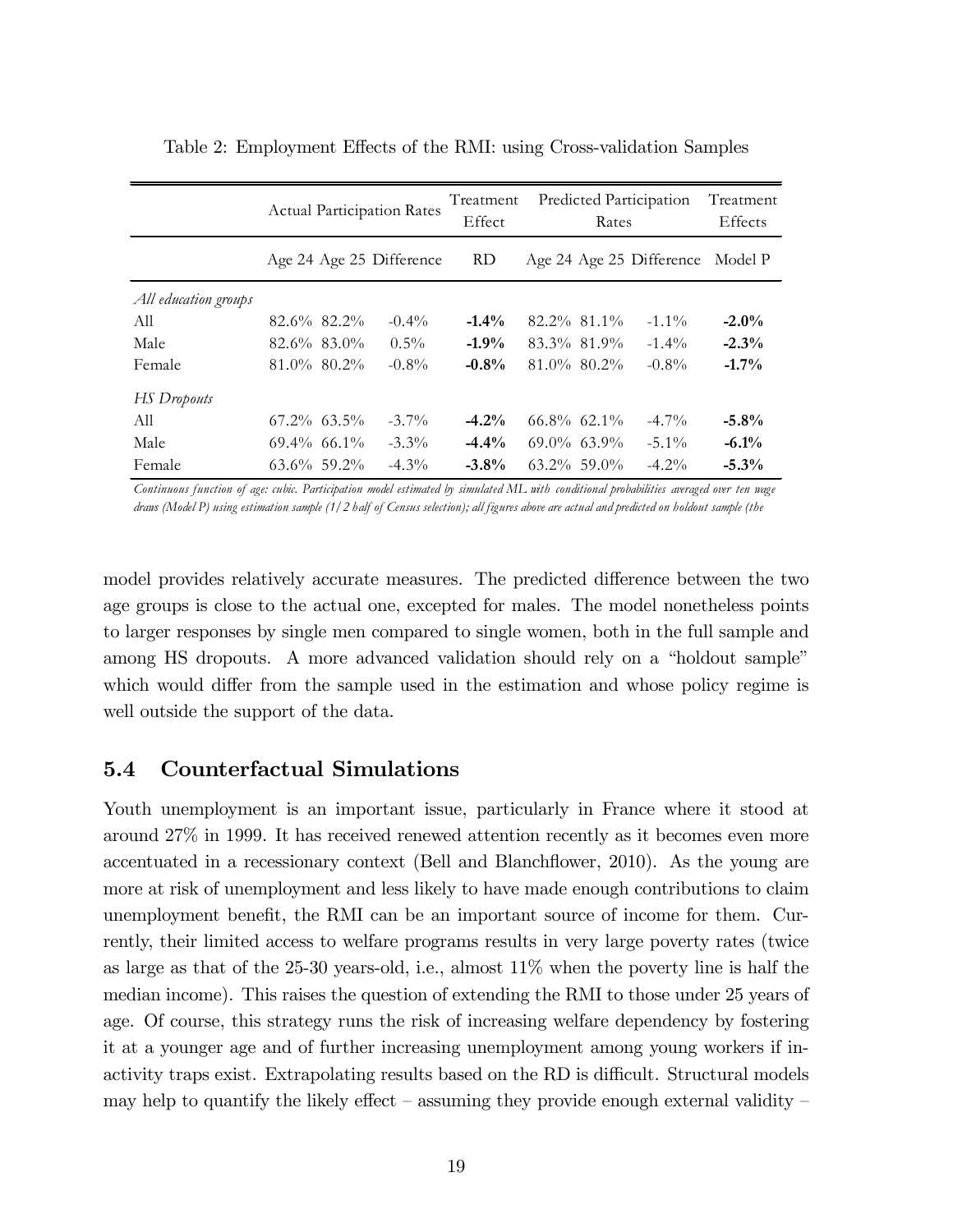as they are based on the precise financial gains at each age level and offer the possibility to simulate counterfactual policies.

To investigate this question, we first check the predictive power of the participation model at all age levels and not only around 25 years of age. The top l.h.s. graphs in Figures 2 and 3 report actual employment levels at all ages as well as predicted employment rates in the baseline situation (using model P, with a cubic function of age), for the whole selection and for HS dropouts respectively. The model actually shows a good fit for the entire selection of years around the discontinuity, which confirms the role of the discontinuity in the identification of the model. This gives us confidence in the extrapolation we perform next based on this structural model

The next two graphs in Figures 2 and 3 simulate counterfactual situations as explained above: (i) abolishing the RMI (as defined at the end of section 3:  $C(0, A)$  replaced by  $C^0(0, A)$ , (ii) abolishing the age condition, which corresponds to a reform extending the RMI to those aged 20-25  $(C(0, A)$  replaced by  $C^1(0, A)$  and (iii) simulating the 2009 reform of the RMI which essentially reduced the withdrawal rate from 100% to  $32\%$ , introducing an in-work-benefit component. This new minimum income is called the Revenu de Solidarite Active (RSA). While these hypothetical reforms have little effect on the whole sample, the HS dropouts show much response to both reforms. Interestingly, abolishing the RMI would increase participation just over the 25-year-old threshold but the response fades away with higher age levels. This is consistent with the fact that wage prospects increase with age so that inactivity traps are less pronounced at older age groups. Introducing the RMI for those under 25 induces a drop in participation of 5 percentage points for those under 25 years of age. Symmetrically to the effect of abolishing the RMI, this shows that young workers with low wage prospects may be tempted to claim the RMI and live on welfare, which casts doubts on the desirability of extending the RMI to this group. The simulation of the RSA reform has a small positive effect on the over-25 employment rates for the whole selection which fades away after around age 30. For the group of HS dropouts, it has a larger positive effect on employment rates of about 3 points which fades towards age 35.

#### 5.5 The current French policy debate

One further simulation, which is relevent given the current policy debate in France (see Bargain and Vicard, 2012 and Cahuc et al., 2008), examines the effect of extending the RSA to the under-25's. The results, in figure 4, show that extending the RSA to the under-25's would not have a significant employment effect, either for the whole population or for the more vulnerable high-school dropouts. This is because, although potential out-ofwork income doubles for the under-25 population, potential in-work income also increases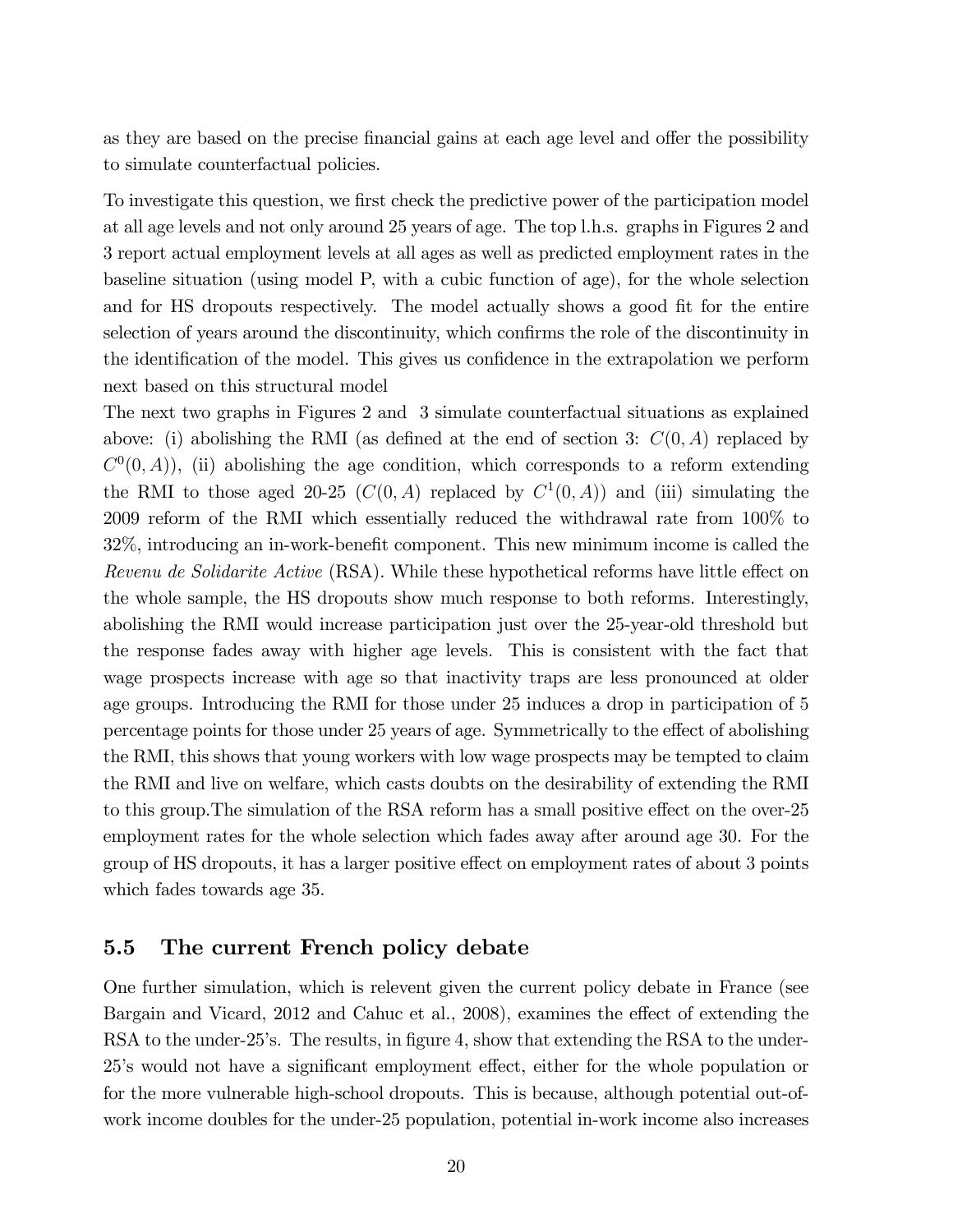

Figure 2: Employment Rate of Single Childless Individuals: All Education Groups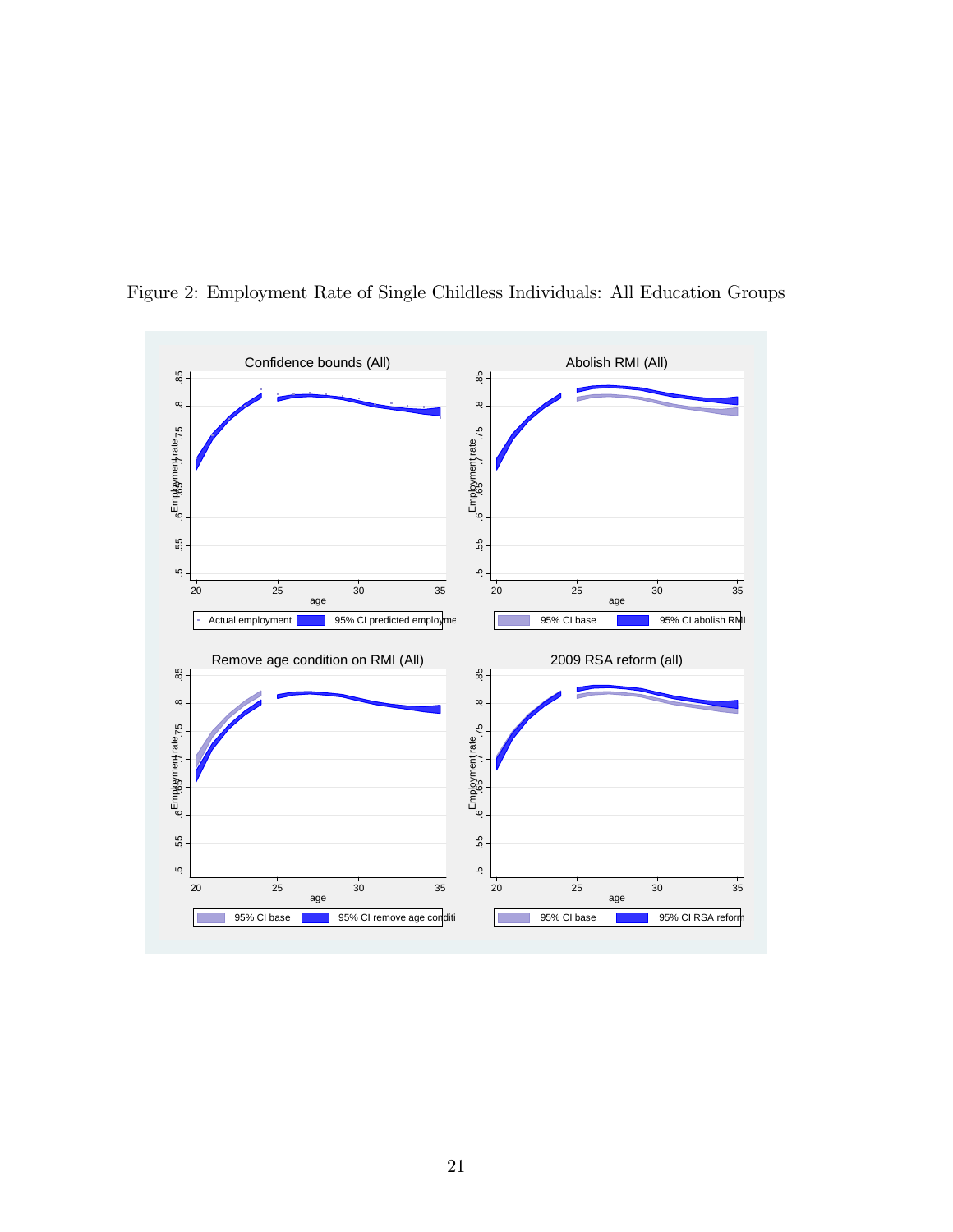

Figure 3: Employment Rate of Single Childless Individuals: HS Dropouts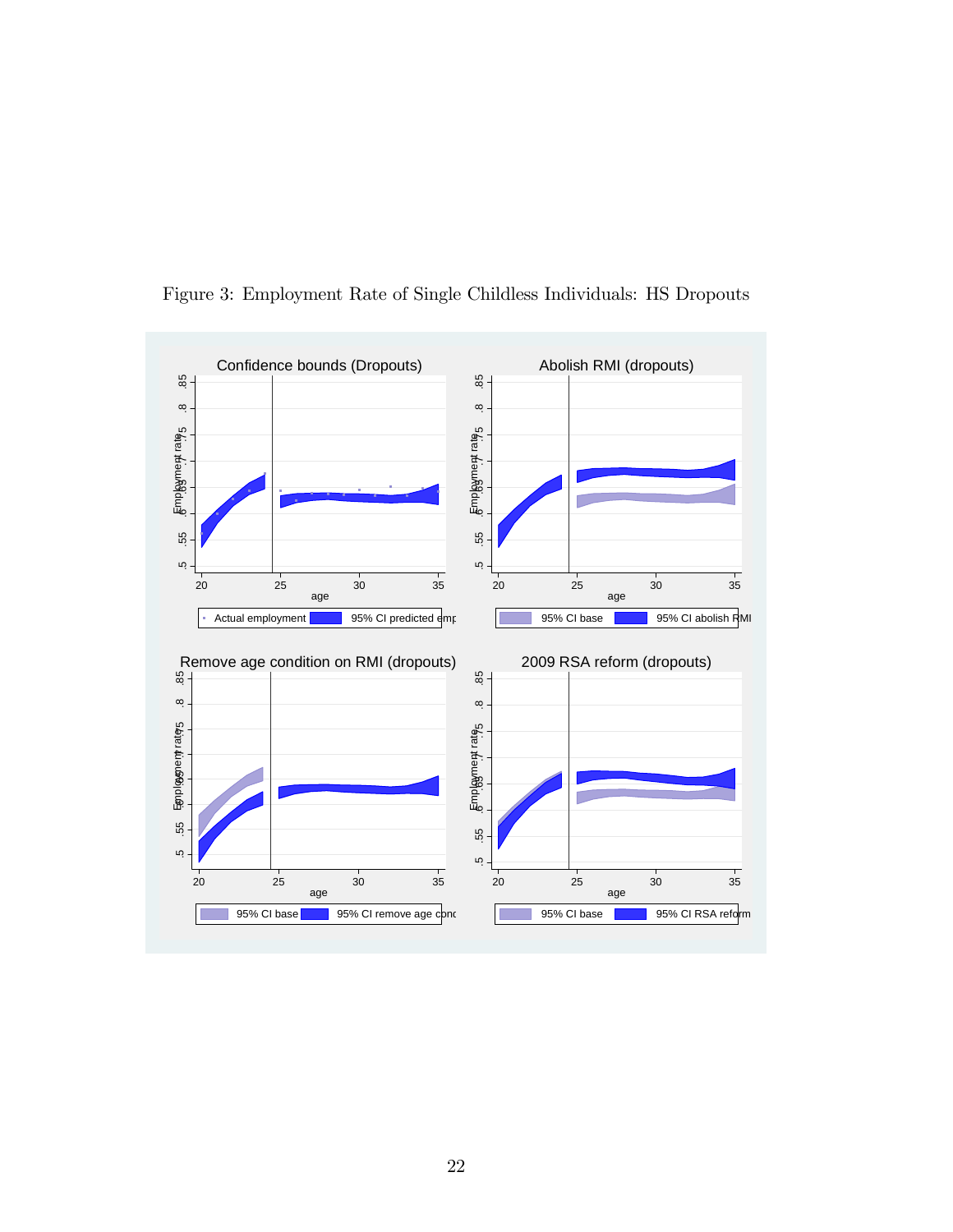for some low-earners, due to the withdrawal rate of 38%. Responses to in-work income are stronger than responses to out-of-work income, euro for euro (see table A.3 in the Appendix), making the overall employment effect ambiguous. This is in stark contrast to the extension of the RMI to the under-25 population, depicted in the bottom left panels of Figures 2 and 3. As the RMI lacks any in-work incentives, the employment effect is negative and becomes large for the population of HS dropouts.



Figure 4: The employment effect of extending the RSA to under-25 year olds

### 6 Robustness checks

#### 6.1 Alternative wage estimation

The wage estimation outlined in section 4.4 appears to give reasonable estimates of the wage distribution in the LFS and, correspondingly reasonable predictions of the wage distribution in the census data (see figures  $A1$  to  $A4$ . However, the insignificance of the age-25 dummy in the Örst stage of the selection model with the LFS data may lead to erronous estimates. For this reason, we suggest an alternative, simpler, wage estimation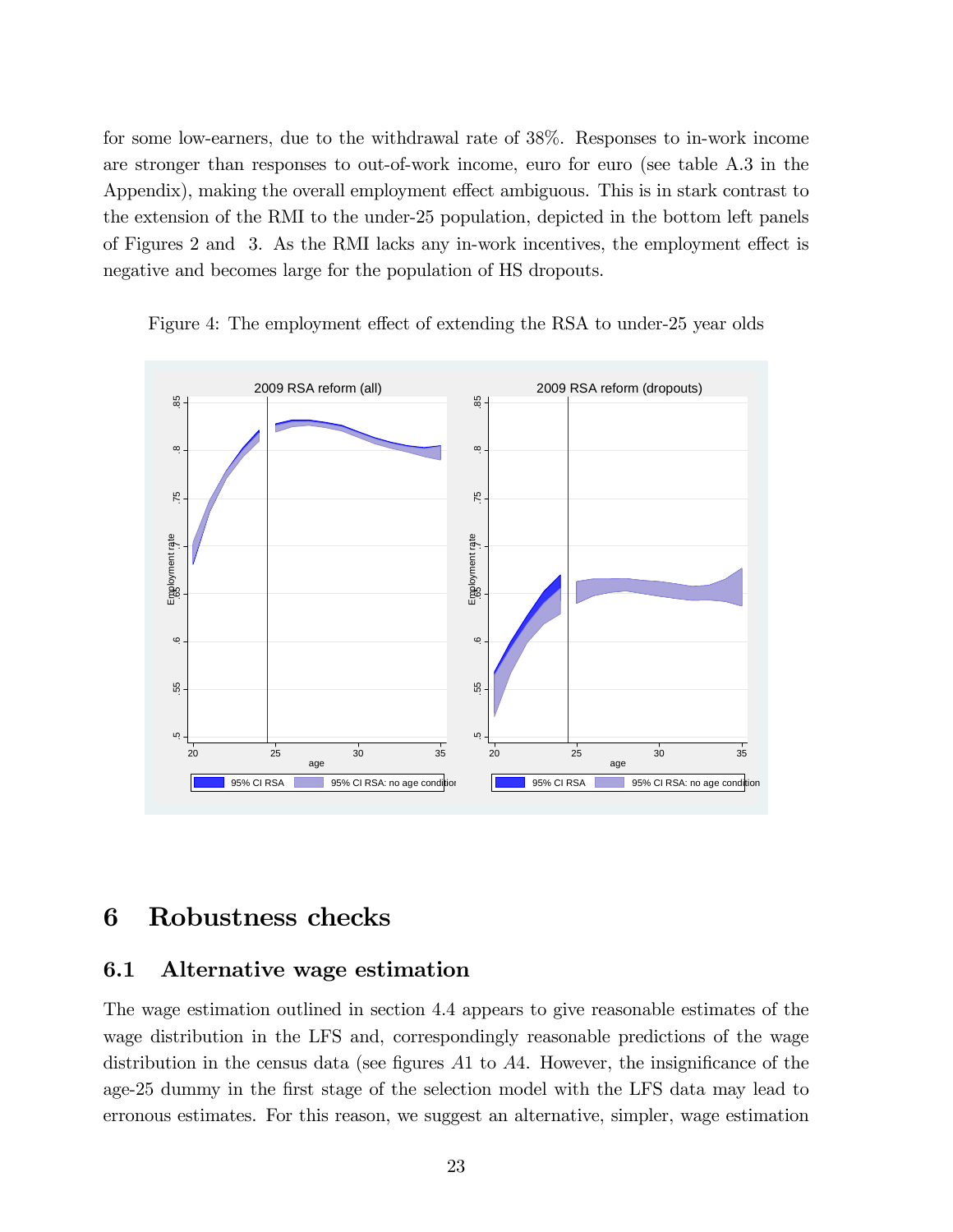strategy and compare the results of the two methods.

To re-estimate wages in the census data, we define mean wages in the LFS data by detailed characteristic category (age, sex, education). For example, we define a mean wage for all 20 year old female dropouts, for all 20 year old male dropouts, etc. The empirical variance of wages by detailed category is retrieved from the wage distribution in the LFS and used to impute a random component  $\tilde{\nu}_i$ , to be added to each mean wage imputed in the Census. Once again, we discard draws that lead to  $\tilde{w}_i < MW$  for those who are observed working in the Census, while those who do not work can earn any wage in the random distribution of wages. The estimated distribution of wages in the LFS and the census using this methodology is depicted in figures  $A5$  to  $A7$ . The imputed distributions are more concentrated in the census data than the actual distribution in the LFS due to the fact that we simply draw means by category.

Next, we compare the baseline results using the wage estimation technique to the baseline results using this new wage imputation technique. Results are shown in figure 3. The participation models' estimates of the employment drop is the same for the whole selection of men and women  $(-1.6ppt)$ , regardless of the wage imputation method used. For the group of highschool dropouts, the estimations are very close at  $-4.5$ ppt using matched wages compared to  $-4.7$ ppt with the former wage estimation technique. Both are comparable to the RD estimation of  $-5ppt$  for HS dropouts.

Table 3: Employment Effects of the RMI: RD vs. Structural Model with alternative "matched" wage draws

|                      |          |          | <b>Actual Participation Rates</b> | Treatment<br>Effect | Treatment<br>Effects |
|----------------------|----------|----------|-----------------------------------|---------------------|----------------------|
|                      | Age $24$ | Age $25$ | Difference                        | RD                  | Model P              |
| All education groups |          |          |                                   |                     |                      |
| All                  | 82.9%    | 82.2%    | $-0.7\%$                          | $-1.9\%$            | $-1.6%$              |
| Male                 | 83.4%    | 83.3%    | $-0.1\%$                          | $-2.5%$             | $-1.7\%$             |
| Female               | $82.4\%$ | 80.8%    | $-1.6%$                           | $-1.2\%$            | $-1.4%$              |
| <b>HS</b> Dropouts   |          |          |                                   |                     |                      |
| All                  | $67.7\%$ | $64.3\%$ | $-3.4\%$                          | $-5.0\%$            | $-4.5%$              |
| Male                 | $70.5\%$ | $66.5\%$ | $-4.0\%$                          | $-5.5%$             | $-4.6%$              |
| Female               | $63.1\%$ | $60.8\%$ | $-2.3\%$                          | $-4.2%$             | $-4.4%$              |

*Model P is a participation model estimated by simulated ML with conditional probabilities averaged over*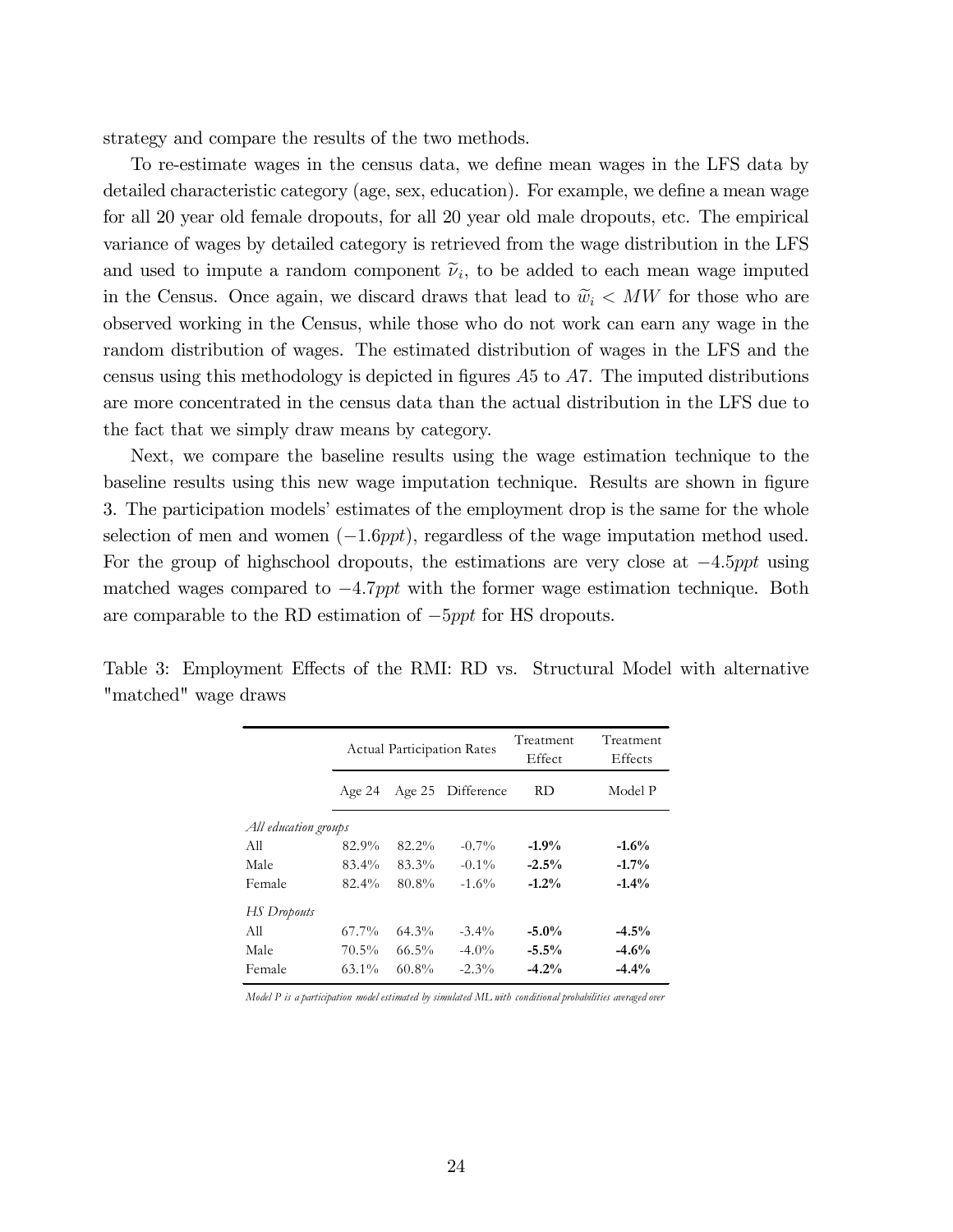#### 6.2 Identification based on the gains to work

As a further robustness check, we modify our participation model so that it is the difference in disposable income at 0 and 39 hours that predicts the propensity to work. Model 6 becomes:

$$
Y_i^* = \alpha_{0i} + \gamma_{2i} \cdot [C(\widetilde{w}_i H; A_i) - C(0; A_i)] + \alpha_{1i} \cdot \delta(A_i) + \alpha_{2i} \cdot Z_i + \epsilon_i.
$$
\n
$$
(11)
$$

The estimated parameters of this model, Model D, are shown in the last column of Table A.3 in the Appendix. The coefficient on the *difference* between in-work and out-of work income for female HS dropouts is  $0.24$ . Comparing this to the implied coefficient of  $0.21$  estimated by model P (by subtracting the coefficient on out-of-work income from that of in-work income), it is clear that this model will give slightly different results as the estimate of the work incentive provided by in-work income, compared to out-of-work income is higher in model D. The estimated treatment effects from Model D, are shown in table 4 and they are, indeed, incomparable to the RD estimates. As age changes from 24 to 25, the gain to work decreases. As the coefficient on this gain to work is higher in model D than in model P, the probability of working, given a drop in the gains to work, should decreases in model D by more than it does in model P. From table 4, we see that this is indeed the case. The estimated treatment effects from Model D, are much larger and incomparable to the RD estimates.

### 7 Conclusions

In this study, we study the labor supply effect of the French social assistance using age discontinuity in eligibility. We primarily compare the policy effect measured by RD and by the predictions of aa structural model identified on the same discontinuity. By focusing on a homogenous group of the population, i.e. childless singles, we rule out most of the usual sources of identification stemming from the nonlinearity of tax-benefit systems combined with variation in demographic composition. We isolate the role of the specific exogenous variation in the identification of labor supply models and the characterization of underlying preferences. Structural models show satisfying results for both internal and external validity as long as predictions relate to responses to variations in out-of-work income or in-work income rather than the difference between the two. Inversely, this may suggest that identification strategies relying on changes in financial incentives for wealthy tax payers (e.g., changes in tax schedules) cannot be used to infer behavioral parameters for the analysis of reforms concerning other income groups, and notably the working poor concerned by EITC-types of reform.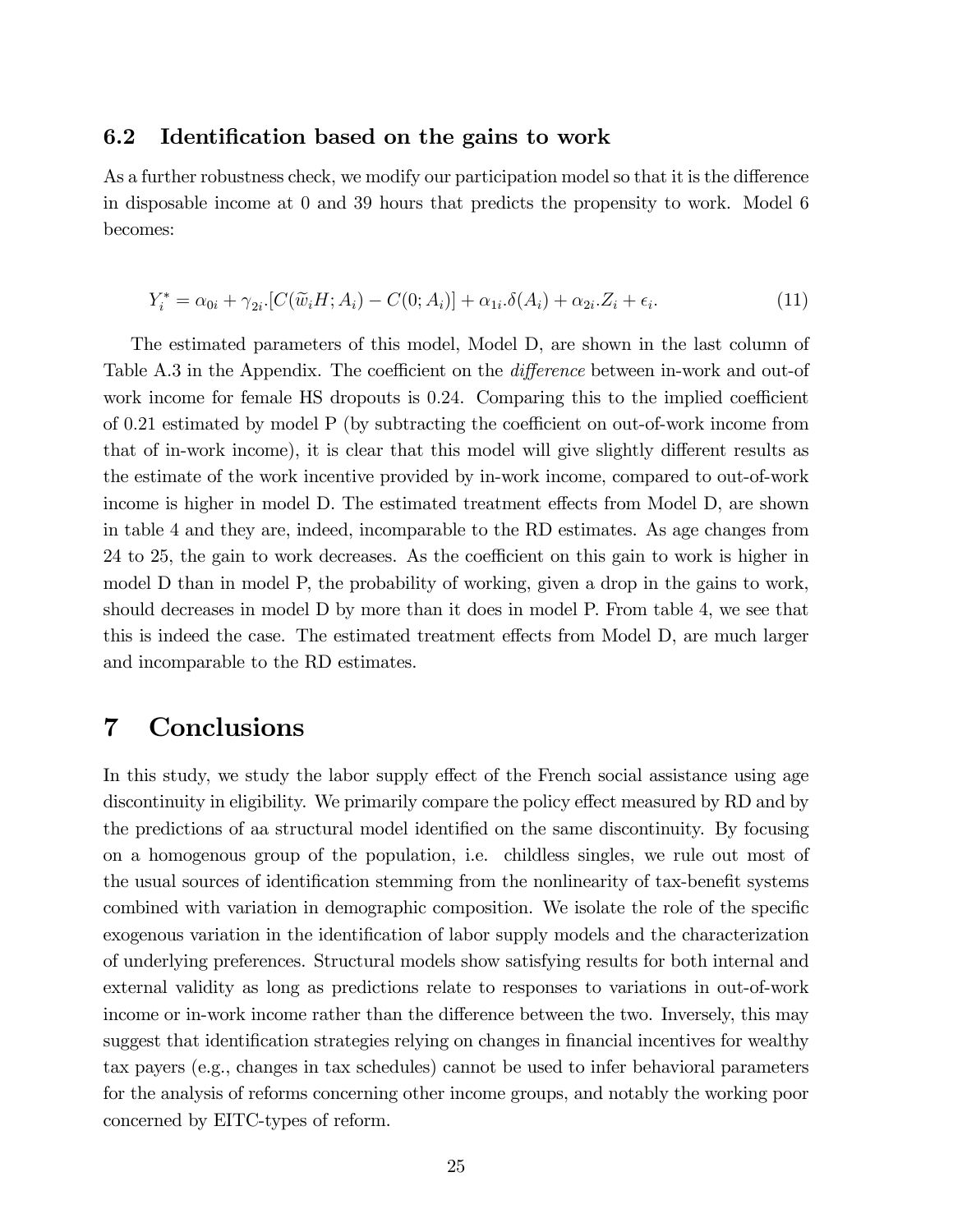|                      |          | <b>Actual Participation Rates</b> |                   | Predicted Participation Rates<br>Treatment<br>(Model P)<br>Effect |          |          |                          |          | <b>Treatment Effects</b>                |              |              |  |
|----------------------|----------|-----------------------------------|-------------------|-------------------------------------------------------------------|----------|----------|--------------------------|----------|-----------------------------------------|--------------|--------------|--|
|                      | Age $24$ |                                   | Age 25 Difference | RD.                                                               |          |          | Age 24 Age 25 Difference | D        | Model<br>D <sub>0</sub>                 | Model<br>D25 | Model<br>D50 |  |
| All education groups |          |                                   |                   |                                                                   |          |          |                          |          |                                         |              |              |  |
| All                  | 82.9%    | 82.2%                             | $-0.7\%$          | $-1.9\%$                                                          | 84.2%    | 79.4%    | $-4.8\%$                 | $-6.3\%$ | $-6.2\%$                                | $-6.2\%$     | $-6.1\%$     |  |
| Male                 | 83.4%    | 83.3%                             | $-0.1\%$          | $-2.5\%$                                                          | 84.2%    | $80.4\%$ | $-3.8\%$                 |          | $-5.4\%$ $-5.3\%$ $-5.3\%$              |              | $-5.3\%$     |  |
| Female               | 82.4%    | 80.8%                             | $-1.6\%$          | $-1.2\%$                                                          | 84.2%    | 78.2%    | $-6.0\%$                 |          | $-7.4\%$ $-7.3\%$ $-7.2\%$ $-7.2\%$     |              |              |  |
| HS Dropouts          |          |                                   |                   |                                                                   |          |          |                          |          |                                         |              |              |  |
| All                  | $67.7\%$ | 64.3%                             | $-3.4\%$          | $-5.0\%$                                                          | 71.1%    | 58.4%    | $-12.7\%$                |          | $-14.9\%$ $-13.0\%$ $-12.8\%$ $-12.6\%$ |              |              |  |
| Male                 | 70.5%    | $66.5\%$                          | $-4.0\%$          | $-5.5\%$                                                          | 72.1%    | $60.8\%$ | $-11.3\%$                |          | $-13.4\%$ $-11.8\%$ $-11.6\%$ $-11.4\%$ |              |              |  |
| Female               | $63.1\%$ | $60.8\%$                          | $-2.3\%$          | $-4.2%$                                                           | $69.4\%$ | 54.4%    | $-15.0\%$                |          | $-17.4\%$ $-15.0\%$ $-14.7\%$ $-14.5\%$ |              |              |  |
|                      |          |                                   |                   |                                                                   |          |          |                          |          |                                         |              |              |  |

Table 4: Employment Effects of the RMI: RD vs. Structural Model with identification based on the difference in disposable income at 0 and 39 hours

*Model D is a participation model estimated by simulated ML on the gains to work with conditional probabilities averaged over ten wage draws. Model D0, D25 and D50 additionally include unobserved heterogeneity assumed to be potentially correlated with wage error terms; the correlation is 0, 0.25 and 0.50 respectively.*

Predictions of employment responses to counterfactual scenarios where the RMI is abolished show that inactivity traps may be limited to individuals just above 25 and with low wage prospects. Similarly, extending the RMI to the under-25 year olds may generate greater unemployment, and possibly long-term poverty, among the youngest workers. This reinforces the concern that reducing poverty in this group should be done without further weakening their attachment to the labor market (cf. Cahuc et al., 2008). Conversely, extending the RSA, a new formulation of the RMI including an in-work benefit component, could increase the labour market attachment of the under-25 year olds.

Importantly, we have focused on a structural participation model. While extension of the present work could incorporate discrete work options like part-time or over-time, we believe that the extensive margin is the primary dimension that had to be investigated. This is surely the margin with the greatest degree of potential response, simply because people can always opt out of the labor market (in contrast, finding a different hour contract may be difficult and subject to constraints, cf. Chetty et al, 2009). It is therefore the best ground for comparing and possibly reconciling structural models and natural experiments. Also, models rarely account for the interaction between labor supply adjustment and the demand-side of the economy. Future work should integrate the two approaches more systematically (see Peichl and Siegloch, 2010). Finally, the assumption of normality made for wage rates is certainly an issue, which is broadly ignored in the labor supply literature.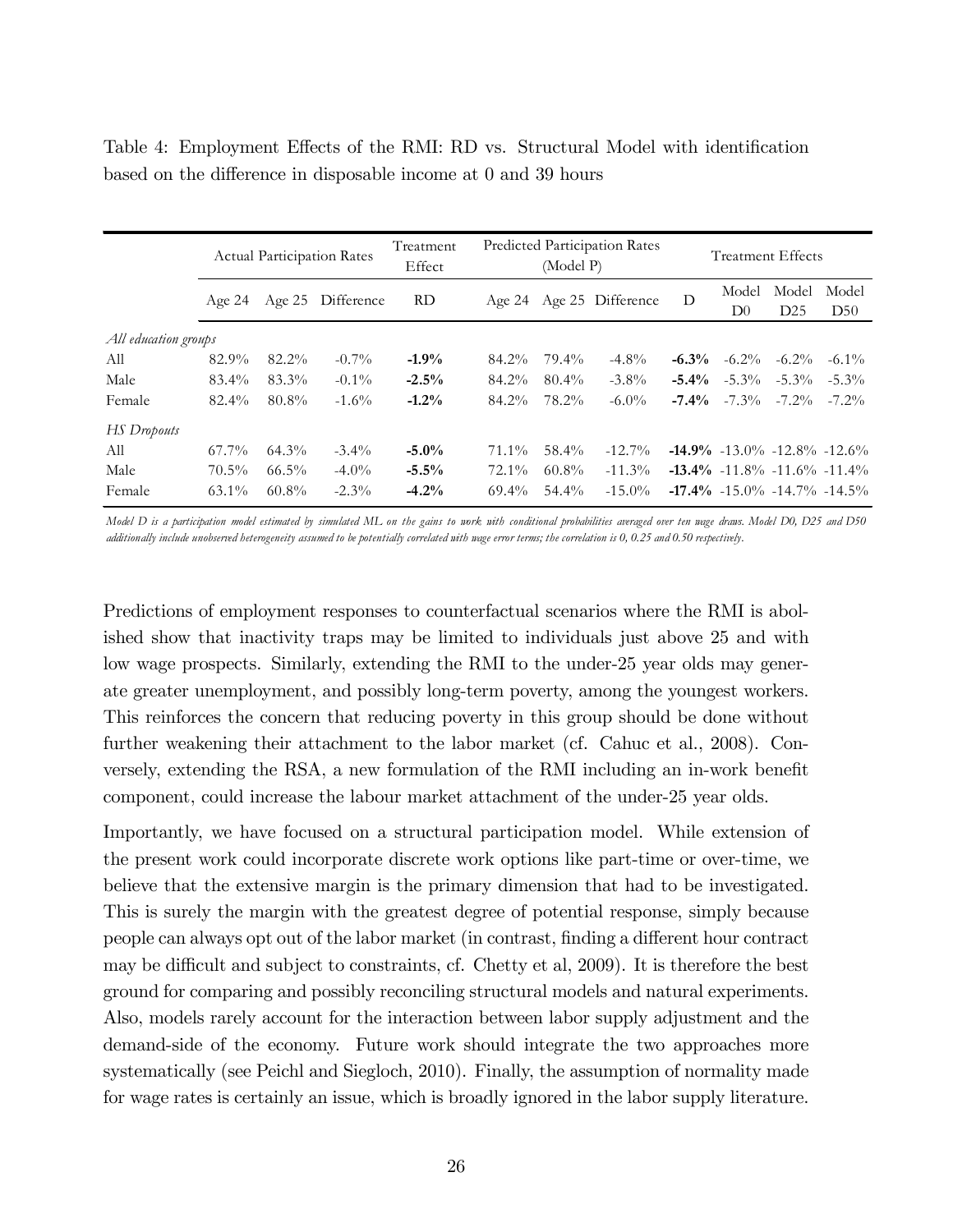Uneducated workers may indeed have a specific wage distribution with a certain density at very low productivity levels, which would explain why a large portion of this group is not working. In this case, structural models would surely overstate the extent of inactivity traps.

## References

- [1] Aaberge, R., J. Dagsvik and S. Strom  $(1995)$ : "Labor supply responses and welfare effects of tax reforms", Scandinavian Journal of Economics, 97(4), 635-59.
- [2] Arulampalam, W., A. Booth & M. Bryan (2007): "Is There a Glass Ceiling over Europe? Exploring the Gender Pay Gap across the Wage Distribution," Industrial and Labor Relations Review, 60(2), 163-186.
- [3] Bargain, O. (2006, ed.), Microsimulation in action: policy analysis in Europe using EUROMOD, Research in Labor Economics, 25, Elsevier, North-Holland
- [4] Bargain, O. and K. Doorley (2011): "Caught in the Trap? Welfareís Disincentive and the Labor Supply of Single Men", Journal of Public Economics, 95(9-10), 1096-1110.
- [5] Bargain, O., K. Orsini and A. Peichl (2013): "Labor Supply Elasticities in Europe and the US", in revision for the Journal of Human Resources
- [6] Bargain, O, and A. Vicard (2012): "Le RMI puis le RSA découragent-ils certains jeunes de travailler ? Une analyse sur les jeunes autour de 25 ans", working paper INSEE, France.
- [7] Beffy, M., M. Buchinsky, D. Fougère, T. Kamionka, F. Kramarz (2006): "The Returns to Seniority in France (and Why Are They Lower than in the United States?)", IZA DP No. 1935
- [8] Bell, D. and D. Blanchflower (2010): "Youth Unemployment: Déjà Vu?", IZA discussion paper 4705
- [9] Blundell, R.W. and F. Laisney (1988): "A labour supply model for married women in France: taxation, hours constraints and job seekers", Annales d'Economie et de Statistiques, 11, 41-71.
- [10] Blundell, R. (2006): "Earned income tax credit policies: Impact and optimality: The Adam Smith Lecture, 2005," Labour Economics, Elsevier, vol. 13(4), pages 423-443, August.
- [11] Blundell, R. et T. MaCurdy (1999), "Labor Supply: A Review of Alternative Approaches," in Handbook of Labor Economics, Vol. 3A. Ashenfelter and Card eds.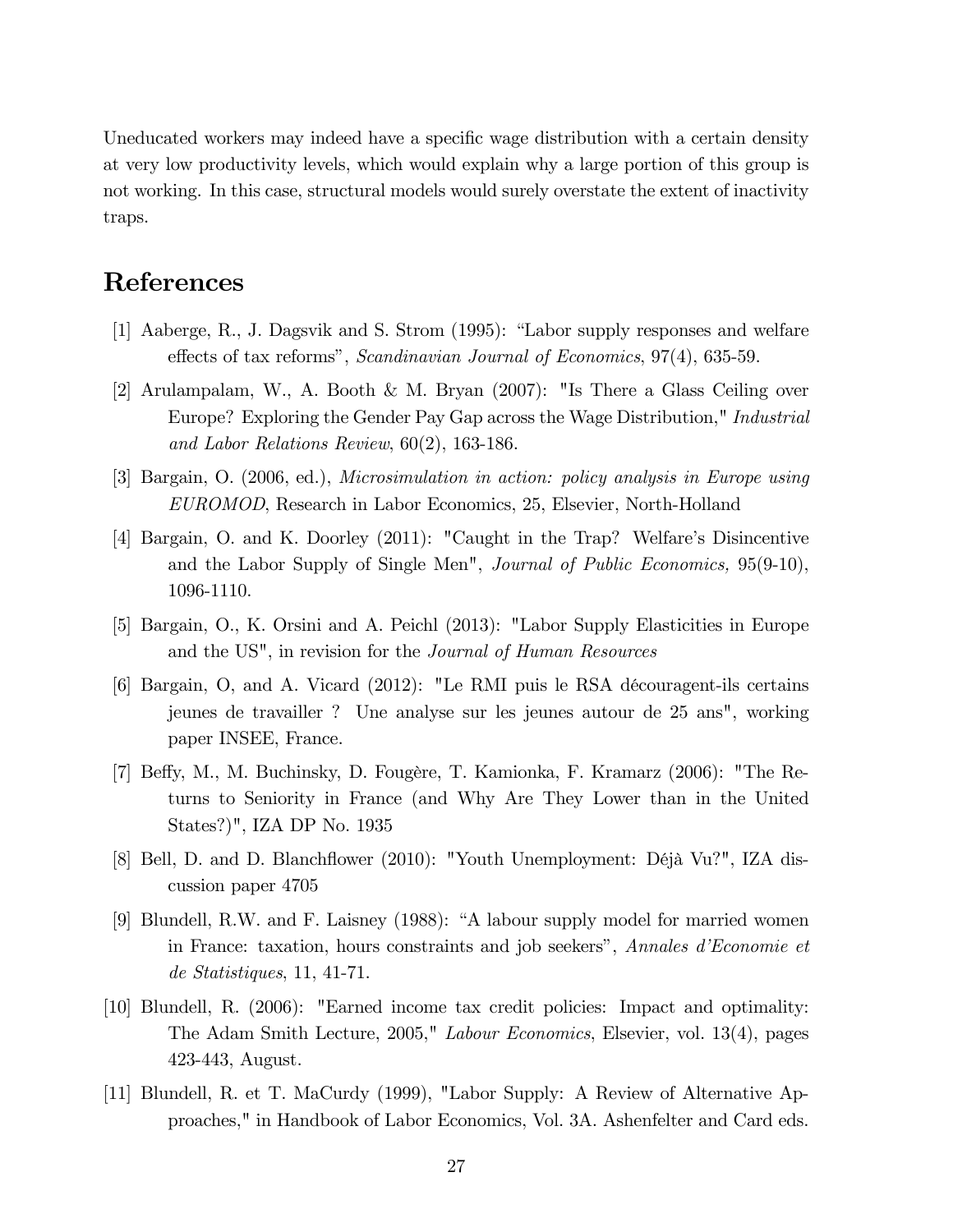- [12] Blundell, R., Duncan, A. and Meghir, C. (1998): "Estimating Labour Supply Responses Using Tax Reforms", *Econometrica*  $66(4)(4)$ : 827–861.
- [13] Blundell, R., A. Duncan, J. McCrae and C. Meghir (2000): "The Labour Market Impact of the Working Families' Tax Credit", *Fiscal Studies*, 21, 1, 75-103.
- [14] Bourguignon, F. and T. Magnac  $(1990)$ : "Labour supply and taxation in France", Journal of Human Resources, 25, 358-389.
- [15] Cahuc, P., G. Cette and A. Zylberberg (2008): "Salaire minimum et bas revenus : comment concilier justice sociale et efficacité économique ?", CAE report, La Documentation Française.
- [16] Cai, L., G. Kalb, Y-P Tseng, H. Vu (2008): "The Effect of Financial Incentives on Labour Supply: Evidence for Lone Parents from Microsimulation and Quasi-Experimental Evaluation", Fiscal Studies, 29, 2, 285-325
- [17] Carbonnier, C.  $(2008)$ : "Spouse labor supply: fiscal incentive and income effect, evidence from French fully joint income tax system", working paper THEMA
- [18] Chetty, R., J. Friedman, T. Olsen and L. Pistaferri (2009): "The effect of adjustment costs and institutional constraints on labor supply elasticities: evidence from Denmark", Working Paper.
- [19] Choi, E.J. (2011): "Evaluating a Structural Model of Labor Supply and Welfare Participation: Evidence from State Welfare Reform Experiments", mimeo
- [20] Choné, P., D. Le Blanc and I. Robert-Bobée (2004): "Female labour supply and child care in France", Economie et Prévision, 162-1
- [21] Devereux, P. (2003): "Changes in Male Labor Supply and Wages", Industrial and Labor Relations Review, 56, 409-428.
- [22] Devereux, P. (2004): "Changes in Relative Wages and Family Labor Supply", Journal of Human Resources, 39, 696–722.
- [23] Eissa, N. and J.B. Liebman (1996): "Labor supply response to the Earned Income Tax Credit", Quarterly Journal of Economics  $111(2)$ : 605–637.
- [24] Elbers, C. & J. Lanjouw & P. Lanjouw, 2003. "Micro-Level Estimation of Poverty and Inequality," Econometrica, Econometric Society, vol. 71(1), pages 355-364, January.
- [25] Euwals, R. and A. Van Soest (1999): "Desired and actual labour supply of unmarried men and women in the Netherlands", Labour Economics, 6, 95-118.
- [26] Fougère, D., F. Kramarz, J. Pouget (2009): "Youth unemployment and crime in France", Journal of the European Economic Association, 75(5), 909-938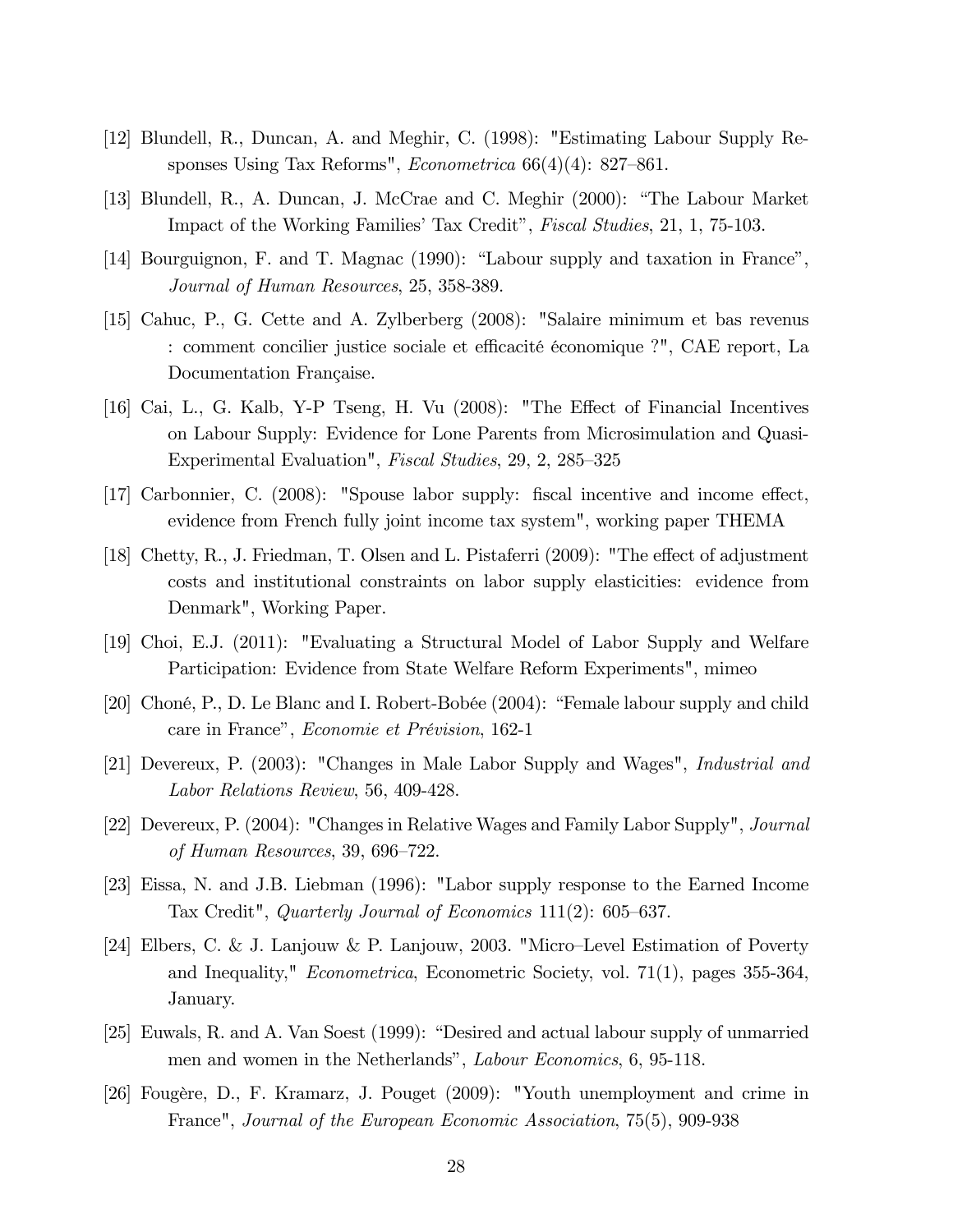- [27] Geyer, J. P. Haan and K. Wrohlich (2012): "Labor supply of mothers with young children: Validating a structural model using a natural experiment", IZA discussion paper
- [28] González, L. (2008): "Single mothers, welfare, and incentives to work", LABOUR  $22(3)$  447–468
- [29] Gurgand M. and D. Margolis (2008): "Does work pay in France? Monetary incentives, hours constraints, and the guaranteed minimum income", *Journal of Public*  $Economics, 92,1669-1697$
- [30] Heckman, J., 1993."What Has Been Learned about Labor Supply in the Past Twenty Years?," American Economic Review, American Economic Association, vol. 83(2), pages 116-21, May.
- [31] Heim, B. and B. Meyer (2003): "Work costs and nonconvex preferences in the estimation of labor supply models", Journal of Public Economics, 88(11)2323-38
- [32] Hahn, J., van der Klaauw, W., Todd, P. (2001): "Identification and estimation of treatment effects with a regression-discontinuity design", *Econometrica* 69, 201– 209.
- [33] Hansen, J. & X. Liu, 2011. "Estimating Labor Supply Responses and Welfare Participation: Using a Natural Experiment to Validate a Structural Labor Supply Model," IZA Discussion Papers 5718, Institute for the Study of Labor (IZA).
- [34] Hausman, J., (1981), Stochastic Problems in the Simulation of Labor Supply, No 0788, NBER Working Papers, National Bureau of Economic Research, Inc.
- [35] Hoynes, H. W. (1996): "Welfare transfers in two-parent families: Labor supply and welfare participation under AFDC-UP",  $Econometrica$ , 64(29), 295-332.
- [36] Keane, M. and K. Wolpin, 2007."Exploring The Usefulness Of A Nonrandom Holdout Sample For Model Validation: Welfare Effects On Female Behavior," International Economic Review, Department of Economics, University of Pennsylvania and Osaka University Institute of Social and Economic Research Association, vol. 48(4), pages 1351-1378, November.
- [37] Laroque G. and B.Salanié (2002): "Labour market institutions and employment in France", Journal of Applied Econometrics, 17, 25-48
- [38] Lee, D.S. and Card, D. (2008): "Regression discontinuity inference with specification error", Journal of Econometrics, 142(2), 655-674
- [39] Lee, D.S, and T. Lemieux (2010): "Regression discontinuity designs in Economics", Journal of Economic Literature, 48, 281–355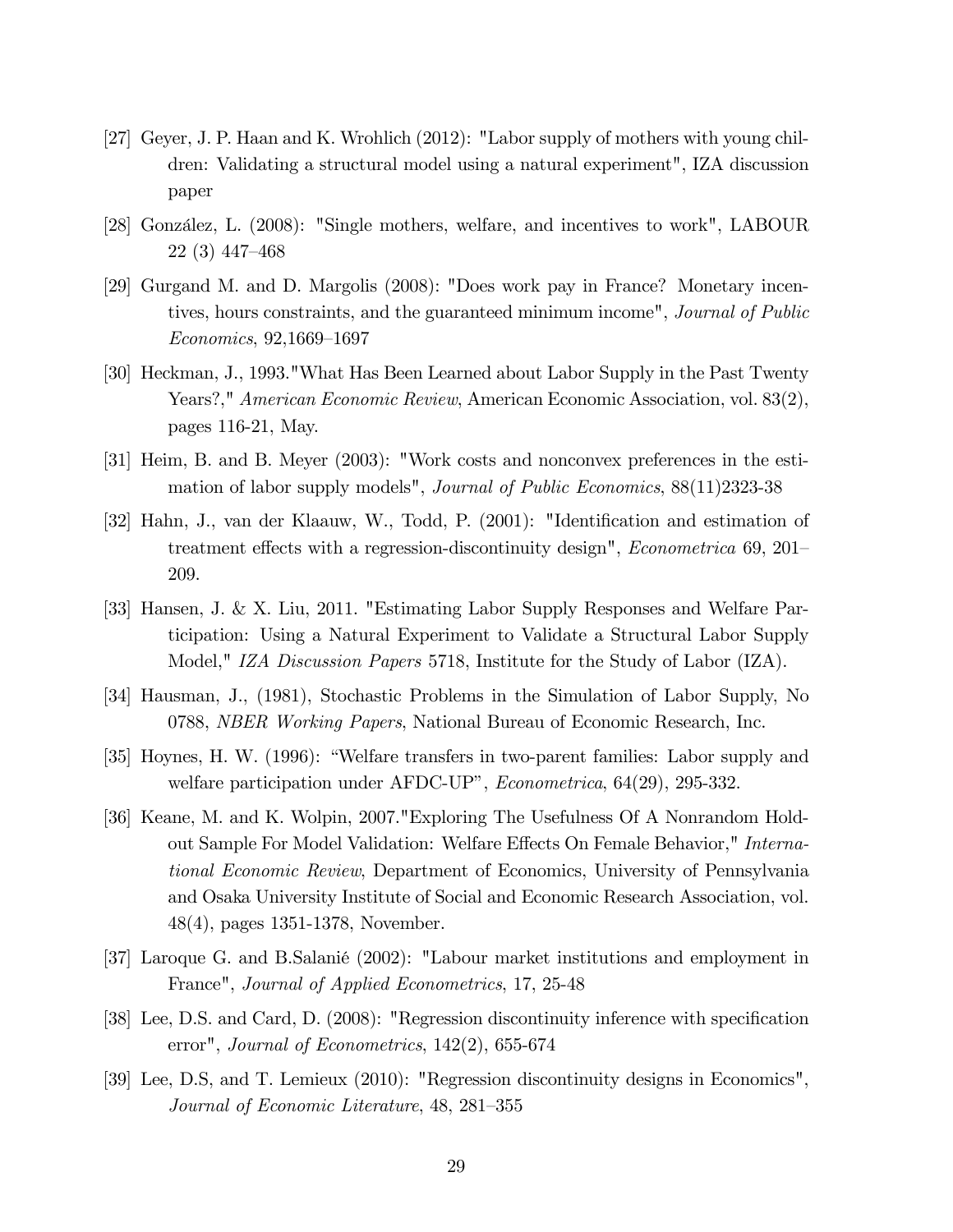- $[40]$  Lemieux, T. and K. Milligan  $(2008)$ : "Incentive effects of social assistance: a regression discontinuity approach", Journal of Econometrics,  $142(2)$ ,  $807-828$
- [41] Meyer, B. and Rosenbaum, D. (2001): "Welfare, the earned income tax credit, and the labor supply of single mothers", *Quarterly Journal of Economics* 116(3): 1063-1114.
- [42] Pronzato, C. (2012): "Comparing Quasi-Experimental Designs and Structural Models for Policy Evaluation: The Case of a Reform of Lone Parental Welfare", CHILD Discussion Papers.
- [43] Peichl, A. and Siegloch, S. (2010): "Accounting for Labor Demand Effects in Structural Labor Supply Models", IZA Discussion Paper 5350.
- [44] Pencavel, J.H. (2002): "A Cohort Analysis of the Association between Work Hours and Wages among Men", Journal of Human Resources, 37, pp. 251-274.
- [45] Piketty, T. (1998): "L'impact des incitations financières au travail sur les comportements individuels: une estimation pour le cas français.", Economie et Prévision  $132-133$ ,  $1-35$ .
- [46] Saez, E., J. Slemrod, and S. H. Giertz (2012). The Elasticity of Taxable Income with Respect to Marginal Tax Rates: A Critical Review. Journal of Economic Literature 50 (1), 3{50
- [47] Stancanelli, E.  $(2008)$ : "Evaluating the impact of the French tax credit on the employment rate of womenî, Journal of Public Economics, 92, 10-11, 2036-47.
- [48] Thoresen, T.O. and T.E. Vatt $\varphi$  (2012): "Income Responses to Tax Changes. Reconciling Results of Quasi-Experimental Evaluation and Structural Labor Supply Model Simulations", mimeo
- [49] Train, K. (2003), Discrete Choice Models using Simulation. Cambridge, UK: Cambridge University Press.
- [50] van Soest, A. (1995): "Structural Models of Family Labor Supply: a Discrete Choice Approach", Journal of Human Resources, 30, 63-88.
- $[51]$  van Soest, A. and M. Das  $(2001)$ : "Family labor supply and proposed tax reforms in the Netherlands", De Economist,  $149(2)$ , 191-218.
- [52] Wasmer, E. et M. Chemin (2011) : "Ex-ante and ex-post evaluation of the 1989 French welfare reform using a natural experiment : the 1908 social laws in Alsace-Moselle  $\gg$ , working paper.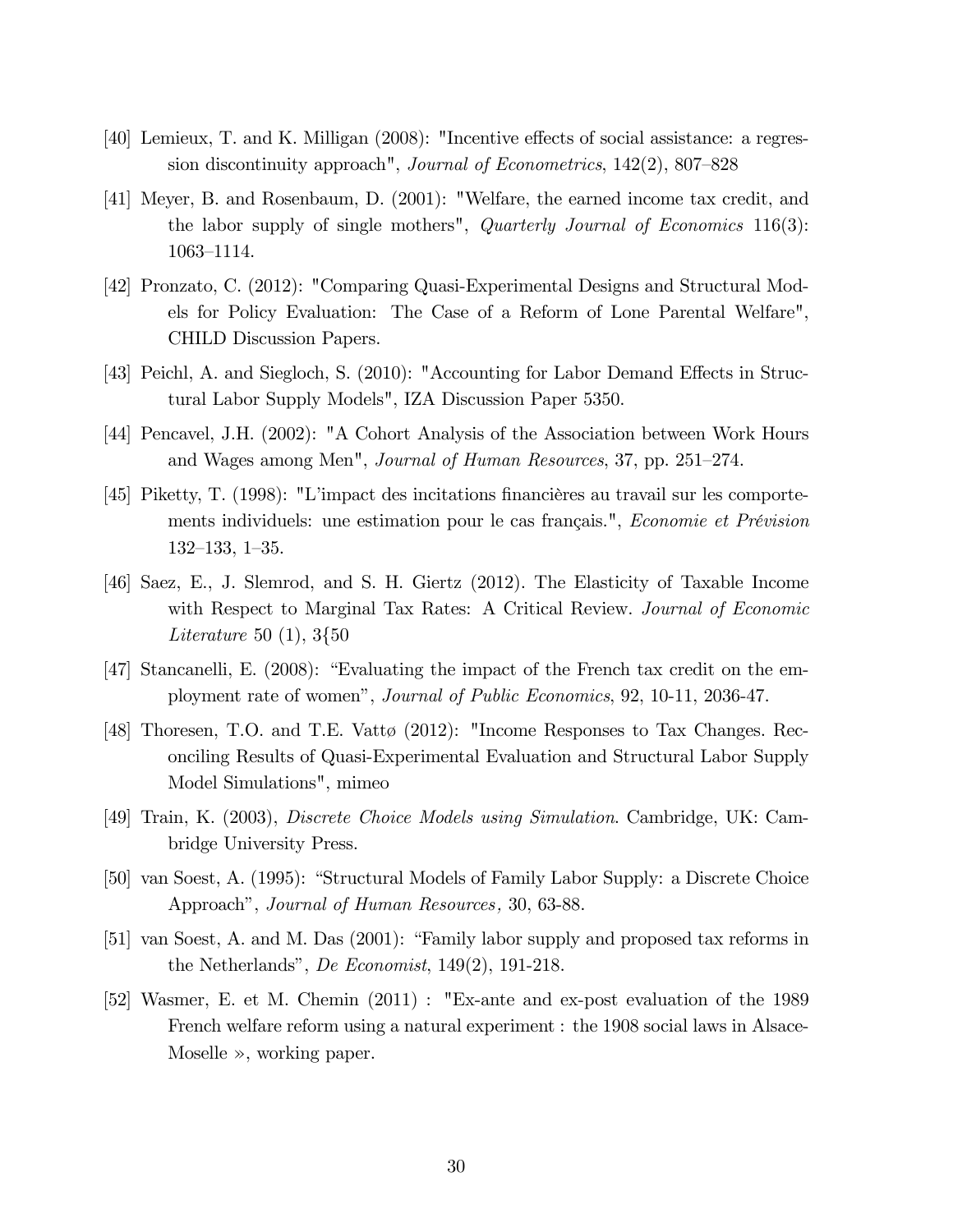## A Appendix A: Data Sources, Model Estimates and Wage Estimations

|  |  | Table A.1: Summary statistics for single childless 20-35 year olds in the Census and LFS |
|--|--|------------------------------------------------------------------------------------------|
|  |  |                                                                                          |

|                                 |         | All                  |            |        | Under 25      |            | Over 25 |                      |            |  |
|---------------------------------|---------|----------------------|------------|--------|---------------|------------|---------|----------------------|------------|--|
|                                 | Census  | <b>LFS</b><br>(pool) | <b>LFS</b> | Census | LFS<br>(pool) | <b>LFS</b> | Census  | <b>LFS</b><br>(pool) | <b>LFS</b> |  |
| Proportion of men               | 0.58    | 0.60                 | 0.59       | 0.51   | 0.54          | 0.50       | 0.60    | 0.61                 | 0.61       |  |
| Age                             | 28      | 28                   | 30         | 23     | 23            | 23         | 29.3    | 30                   | 30         |  |
| Junior vocational qualification | 0.28    | 0.27                 | 0.27       | 0.29   | 0.25          | 0.27       | 0.27    | 0.28                 | 0.27       |  |
| Highschool                      | 0.06    | 0.06                 | 0.06       | 0.07   | 0.07          | 0.08       | 0.05    | 0.06                 | 0.06       |  |
| Vocational highschool           | 0.12    | 0.11                 | 0.10       | 0.17   | 0.16          | 0.17       | 0.11    | 0.10                 | 0.09       |  |
| Graduate qualification          | 0.37    | 0.35                 | 0.36       | 0.28   | 0.32          | 0.29       | 0.39    | 0.36                 | 0.38       |  |
| Dropouts                        | 0.17    | 0.20                 | 0.20       | 0.19   | 0.19          | 0.18       | 0.17    | 0.21                 | 0.20       |  |
| Work hours                      | 30      | 33                   | 28         | 29     | 32            | 31         | 30      | 33                   | 33         |  |
| Employment rate                 | 0.81    | 0.84                 | 0.83       | 0.79   | 0.84          | 0.82       | 0.81    | 0.84                 | 0.83       |  |
| Employment income               | 1,395   | 1,516                | 1,528      | 1,194  | 1,268         | 1,227      | 1,439   | 1,578                | 1,602      |  |
| Disposable income               | 962     | 944                  | 940        | 796    | 827           | 806        | 1,000   | 972                  | 971        |  |
| Sample size                     | 286,205 | 14,659               | 2,972      | 53,048 | 2,785         | 561        | 233,157 | 11,874               | 2,411      |  |

*Note: selection of single individuals between 20-35 years old without children. Data sources are the 1999 French Census, the pooled 1997-2001 Labor Force Survey (LFS) and the 1999 LFS. Disposable income calculated using employment income and the EUROMOD tax-benefit simulator on the data. All monetary variables in EUR/month. Employment income excludes zeros, disposable income >0 for all. Statistics from the Census are also very comparable to a third data source, the Household Budget Survey (for all, employment rate of 0.80, mean disposable income of 851)*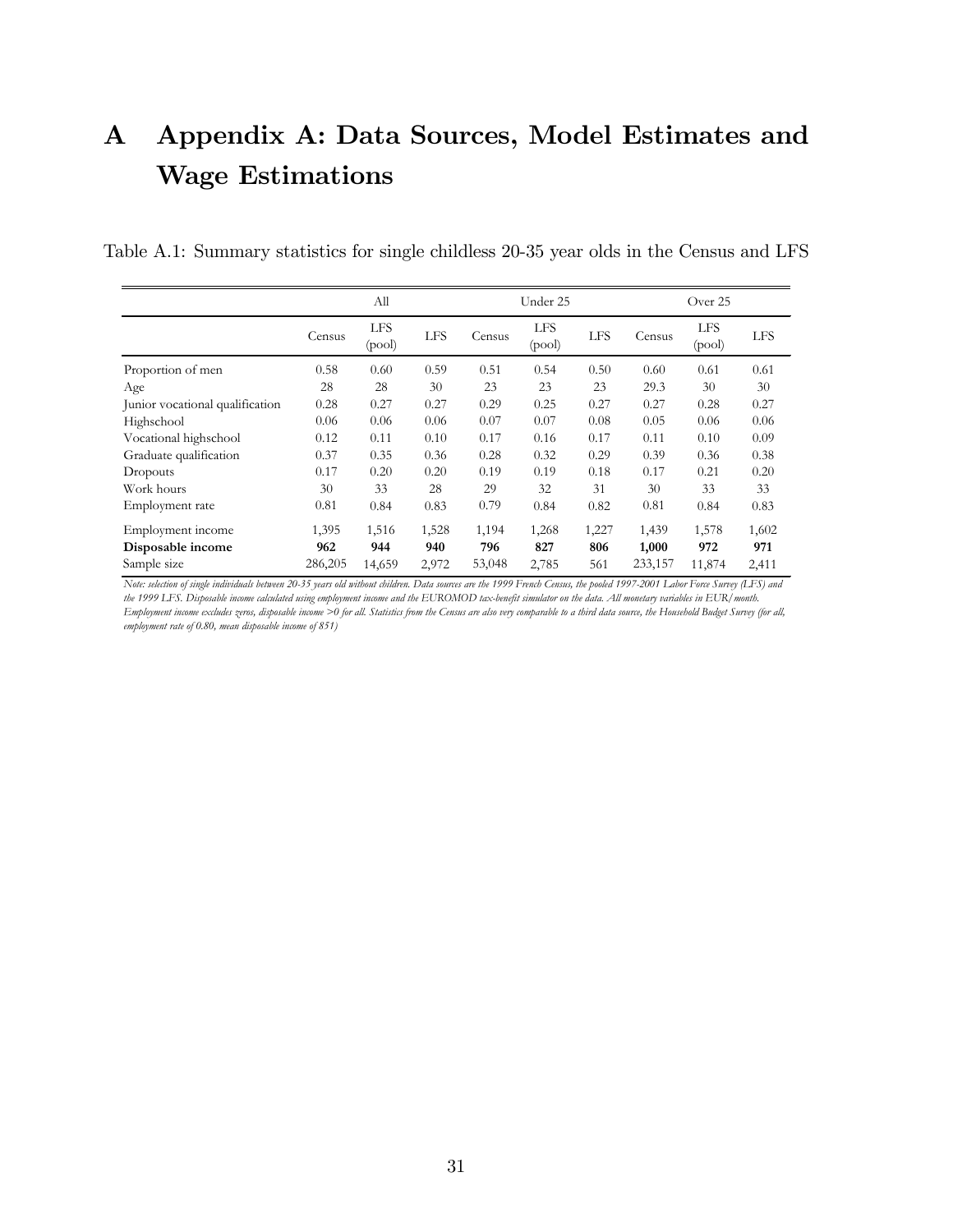| Variables                          | Log wage             | Employment           |  |  |  |
|------------------------------------|----------------------|----------------------|--|--|--|
| Age                                | 0.005<br>$-0.011$    | 0.100<br>$-0.055$    |  |  |  |
| Age square $/ 100$                 | 0.000<br>0.000       | $-0.002$<br>$-0.001$ |  |  |  |
| Female                             | $-0.117$<br>$-0.006$ | 0.064<br>$-0.022$    |  |  |  |
| Junior vocational qualification    | $-0.009$<br>0.070    |                      |  |  |  |
| Highschool diploma                 | 0.205<br>$-0.014$    |                      |  |  |  |
| Vocational highschool dipl.        | $-0.011$<br>0.166    |                      |  |  |  |
| Graduate qualification             | 0.400<br>$-0.009$    |                      |  |  |  |
| Disposable income $0$ hours/ $100$ |                      | $-0.005$<br>$-0.017$ |  |  |  |
| Inverse Mills ratio                | 0.063<br>$-0.005$    |                      |  |  |  |
| Constant                           | 3.491<br>$-0.155$    | $-0.594$<br>$-0.730$ |  |  |  |
| Observations                       | 10,287               | 14,909               |  |  |  |

Table A.2: Wage Estimation on LFS Data

Table A.3: Estimates: RD and Participation Models

|                                                                 | RD          |       | Model P          |       | Model P0         |       | Model P25        |       | Model P50        |       | Model D          |       |
|-----------------------------------------------------------------|-------------|-------|------------------|-------|------------------|-------|------------------|-------|------------------|-------|------------------|-------|
|                                                                 | Coefficient | s.e.  | Coefficient s.e. |       | Coefficient s.e. |       | Coefficient s.e. |       | Coefficient s.e. |       | Coefficient s.e. |       |
| Preference for work                                             |             |       |                  |       |                  |       |                  |       |                  |       |                  |       |
| Age                                                             | 0.383       | 0.064 | 1.579            | 0.356 | 1.744            | 0.389 | 1.767            | 0.389 | 1.800            | 0.388 | 1.738            | 0.355 |
| Age2                                                            | $-0.013$    | 0.002 | $-0.053$         | 0.013 | $-0.058$         | 0.014 | $-0.059$         | 0.014 | $-0.061$         | 0.014 | $-0.052$         | 0.013 |
| Age3                                                            | 0.000       | 0.000 | 0.001            | 0.000 | 0.001            | 0.000 | 0.001            | 0.000 | 0.001            | 0.000 | 0.000            | 0.000 |
| Age*educated                                                    | $-0.055$    | 0.072 | 0.116            | 0.423 | 0.289            | 0.459 | 0.379            | 0.459 | 0.412            | 0.458 | 0.193            | 0.420 |
| Age2*educated                                                   | 0.002       | 0.003 | $-0.003$         | 0.016 | $-0.009$         | 0.017 | $-0.012$         | 0.017 | $-0.013$         | 0.017 | $-0.008$         | 0.016 |
| Age3*educated                                                   | 0.000       | 0.000 | 0.000            | 0.000 | 0.000            | 0.000 | 0.000            | 0.000 | 0.000            | 0.000 | 0.000            | 0.000 |
| Male                                                            | 0.068       | 0.005 | 0.676            | 0.051 | 0.789            | 0.055 | 0.794            | 0.054 | 0.805            | 0.054 | 0.312            | 0.027 |
| Male*educated                                                   | $-0.039$    | 0.004 | 0.087            | 0.024 | 0.091            | 0.027 | 0.068            | 0.027 | 0.048            | 0.026 | 0.060            | 0.024 |
| Educated                                                        | 0.709       | 0.650 | 0.316            | 3.786 | $-0.917$         | 4.116 | $-1.918$         | 4.113 | $-2.380$         | 4.102 | $-0.093$         | 3.755 |
| Constant                                                        | $-3.116$    | 0.577 | $-17.018$        | 3.181 | $-18.987$        | 3.477 | $-18.759$        | 3.476 | $-18.697$        | 3.468 | $-19.568$        | 3.166 |
| Coefficients on Age >=25                                        |             |       |                  |       |                  |       |                  |       |                  |       |                  |       |
| Educated                                                        | 0.037       | 0.010 |                  |       |                  |       |                  |       |                  |       |                  |       |
| Male                                                            | $-0.012$    | 0.004 |                  |       |                  |       |                  |       |                  |       |                  |       |
| Constant                                                        | $-0.043$    | 0.009 |                  |       |                  |       |                  |       |                  |       |                  |       |
| Coefficients on Income when $H=0$ (divided by 100)              |             |       |                  |       |                  |       |                  |       |                  |       |                  |       |
| Educated                                                        |             |       | $-0.040$         | 0.018 | $-0.050$         | 0.019 | $-0.049$         | 0.019 | $-0.046$         | 0.019 |                  |       |
| Male                                                            |             |       | 0.009            | 0.008 | 0.011            | 0.008 | 0.010            | 0.008 | 0.010            | 0.008 |                  |       |
| Constant                                                        |             |       | 0.061            | 0.016 | 0.074            | 0.018 | 0.072            | 0.018 | 0.069            | 0.018 |                  |       |
| Coefficients on Income when $H=39$ hours/week (divided by 100)  |             |       |                  |       |                  |       |                  |       |                  |       |                  |       |
| Educated                                                        |             |       | $-0.105$         | 0.005 | $-0.126$         | 0.005 | $-0.112$         | 0.005 | $-0.099$         | 0.005 |                  |       |
| Male                                                            |             |       | $-0.057$         | 0.004 | $-0.065$         | 0.004 | $-0.062$         | 0.004 | $-0.060$         | 0.004 |                  |       |
| Constant                                                        |             |       | 0.262            | 0.005 | 0.305            | 0.006 | 0.254            | 0.005 | 0.215            | 0.005 |                  |       |
| Coefficients on $[Income(H=39) - Income(H=0)]$ (divided by 100) |             |       |                  |       |                  |       |                  |       |                  |       |                  |       |
| Educated                                                        |             |       |                  |       |                  |       |                  |       |                  |       | $-0.096$         | 0.005 |
| Male                                                            |             |       |                  |       |                  |       |                  |       |                  |       | $-0.045$         | 0.003 |
| Constant                                                        |             |       |                  |       |                  |       |                  |       |                  |       | 0.242            | 0.005 |
| Log Likelihood                                                  |             |       | $-130179$        |       | $-149262$        |       | $-151009$        |       | $-152064$        |       | $-130326$        |       |
| prob > chi2                                                     |             |       | $\boldsymbol{0}$ |       | $\theta$         |       | $\theta$         |       | $\boldsymbol{0}$ |       | $\boldsymbol{0}$ |       |
| Observations                                                    | 286205      |       | 286205           |       | 286205           |       | 286205           |       | 286205           |       | 286205           |       |

Model P is a participation model estimated by simulated ML with conditional probabilities averaged over ten nuge drans. Model P0, P25 and P50 additionally include unobserved beterogeneity assumed to<br>be potentially correlat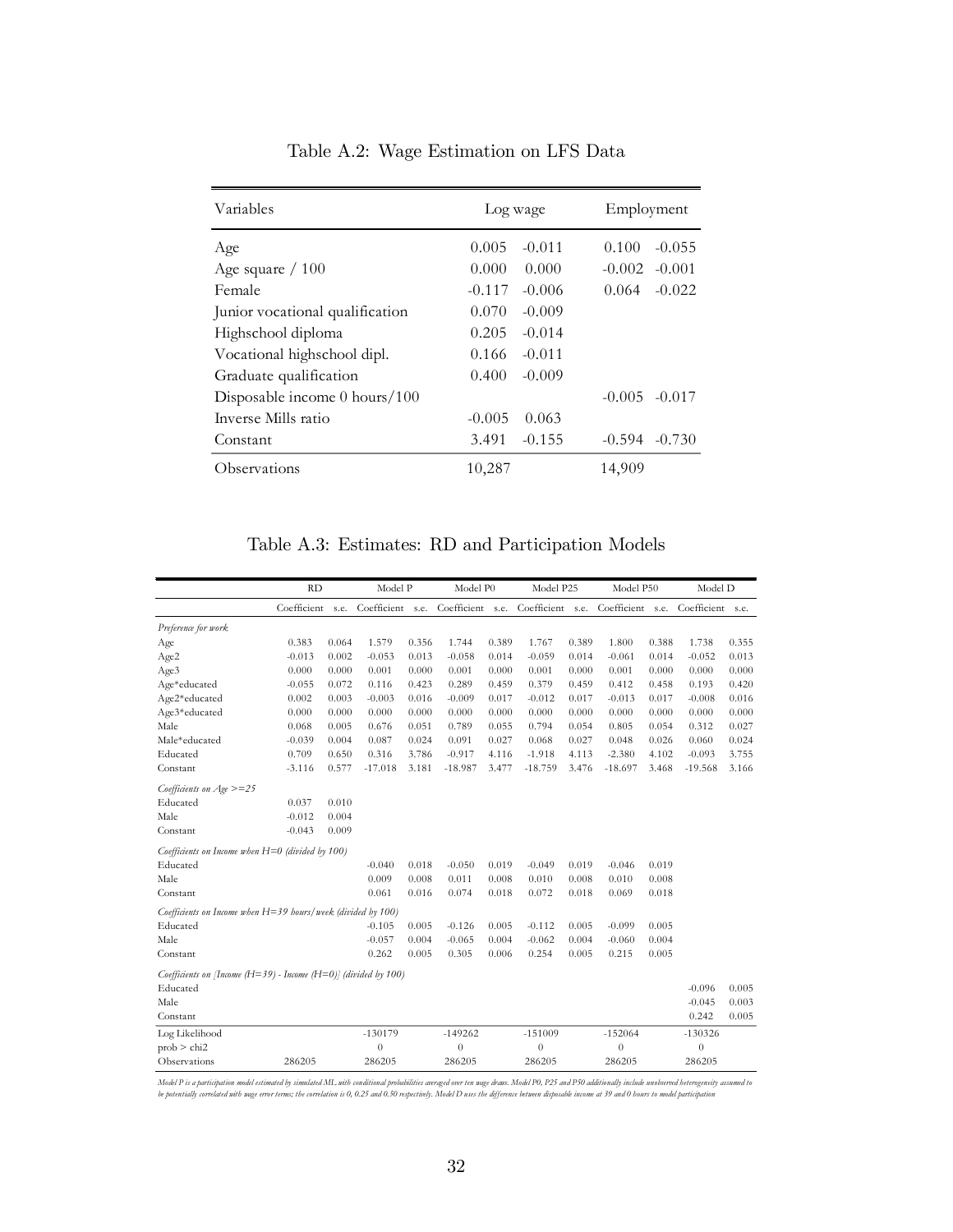

Figure A.1: Predicted and Actual Log Wage Distributions in LFS



Figure A.2: Comparing Predicted Log Wage Distributions in LFS and Census Data (All)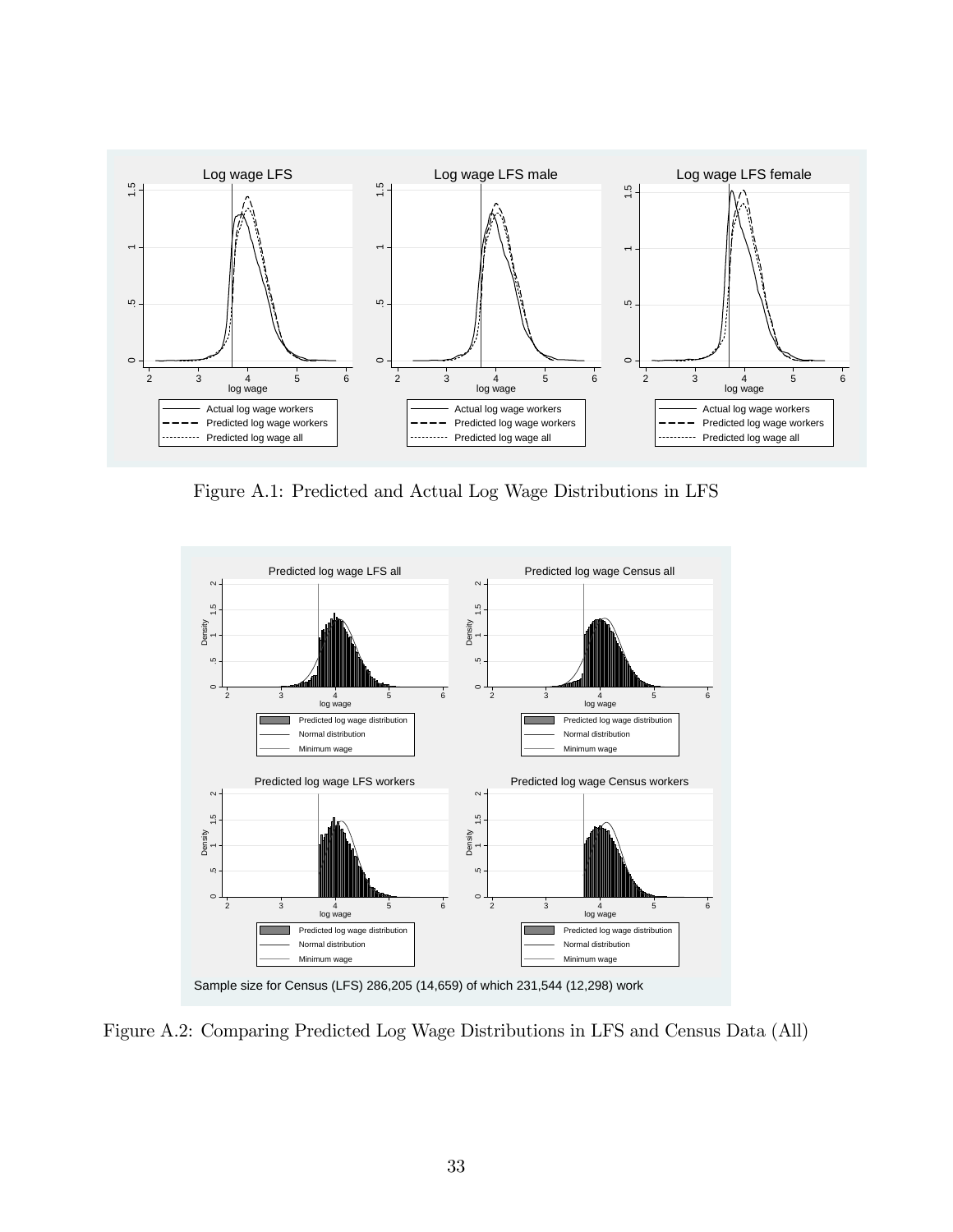

Figure A.3: Comparing Predicted Log Wage Distributions in LFS and Census Data (Men)

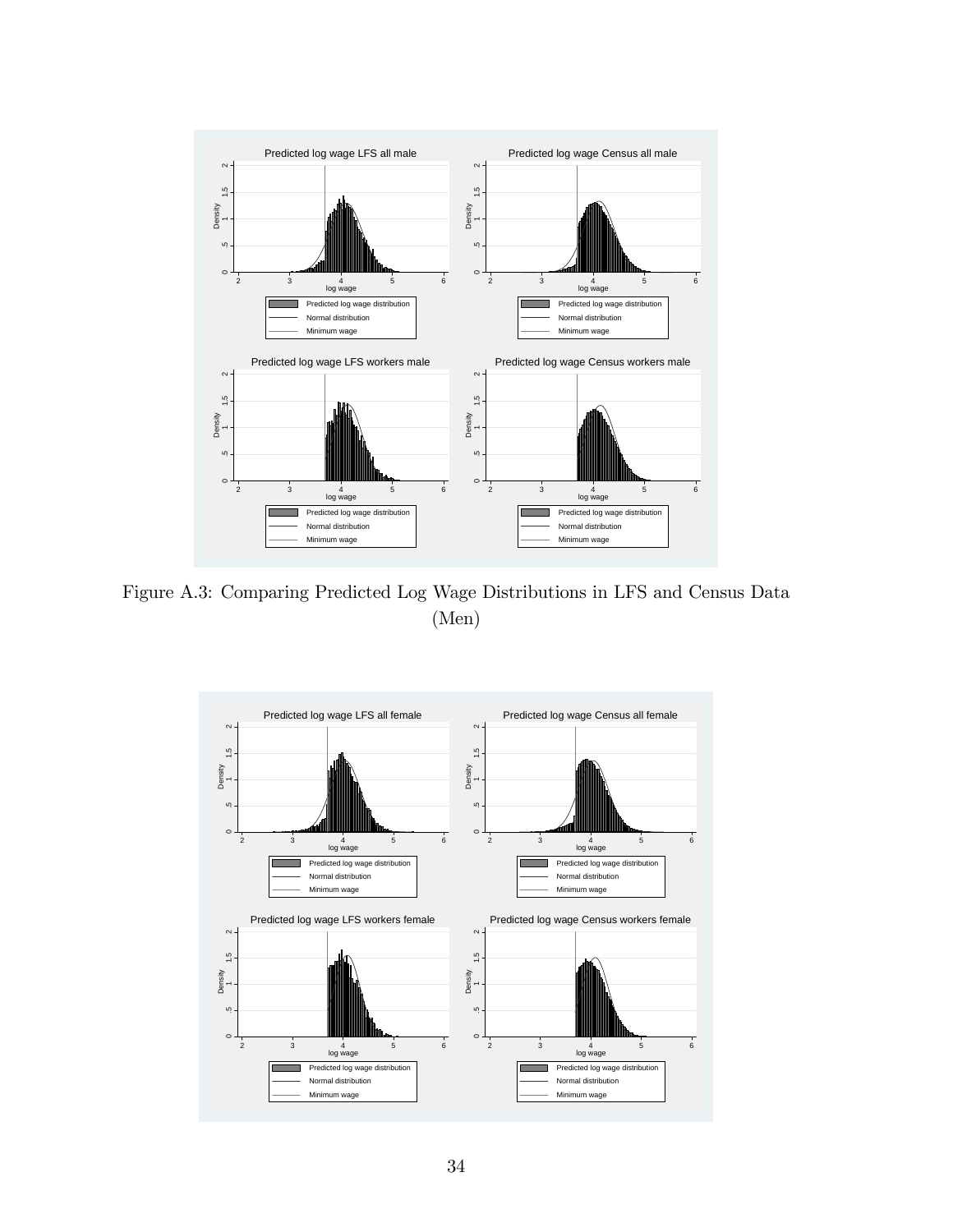### Figure A.4: Comparing Predicted Log Wage Distributions in LFS and Census Data (Women)



Figure A.5: Comparing Log Wage Distributions in LFS and Imputed Log Wage Distributions in the Census Data (All - matched)